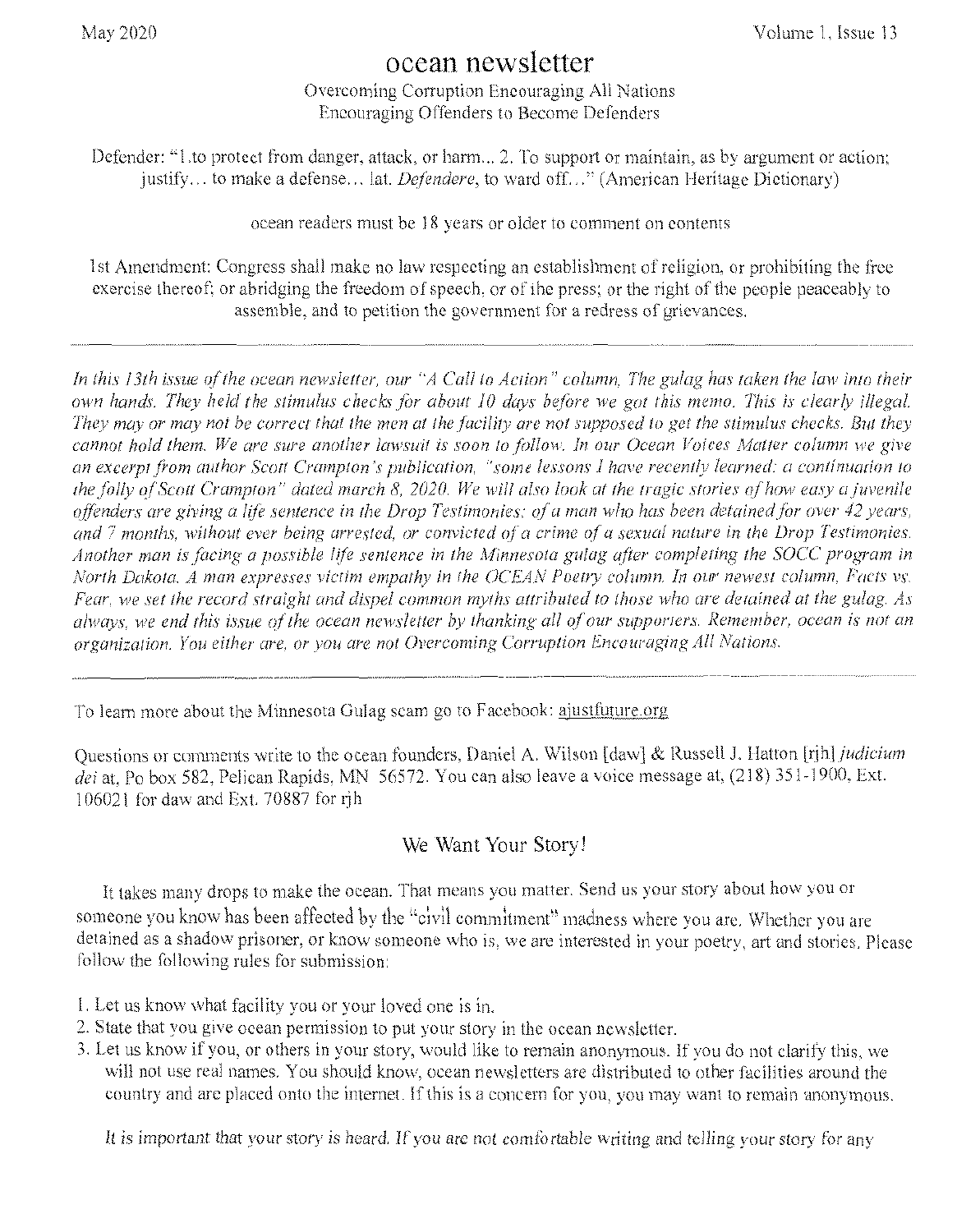reason, please write to us and we'll address your concerns. Ocean is written by men who are also civilly detained. We understand.

# A call to action!

On May 13, 2020 DHS-Minnesota Gulag Officials , Nancy Johnston, Jannine Hebert and Jim Berg put out the following memo: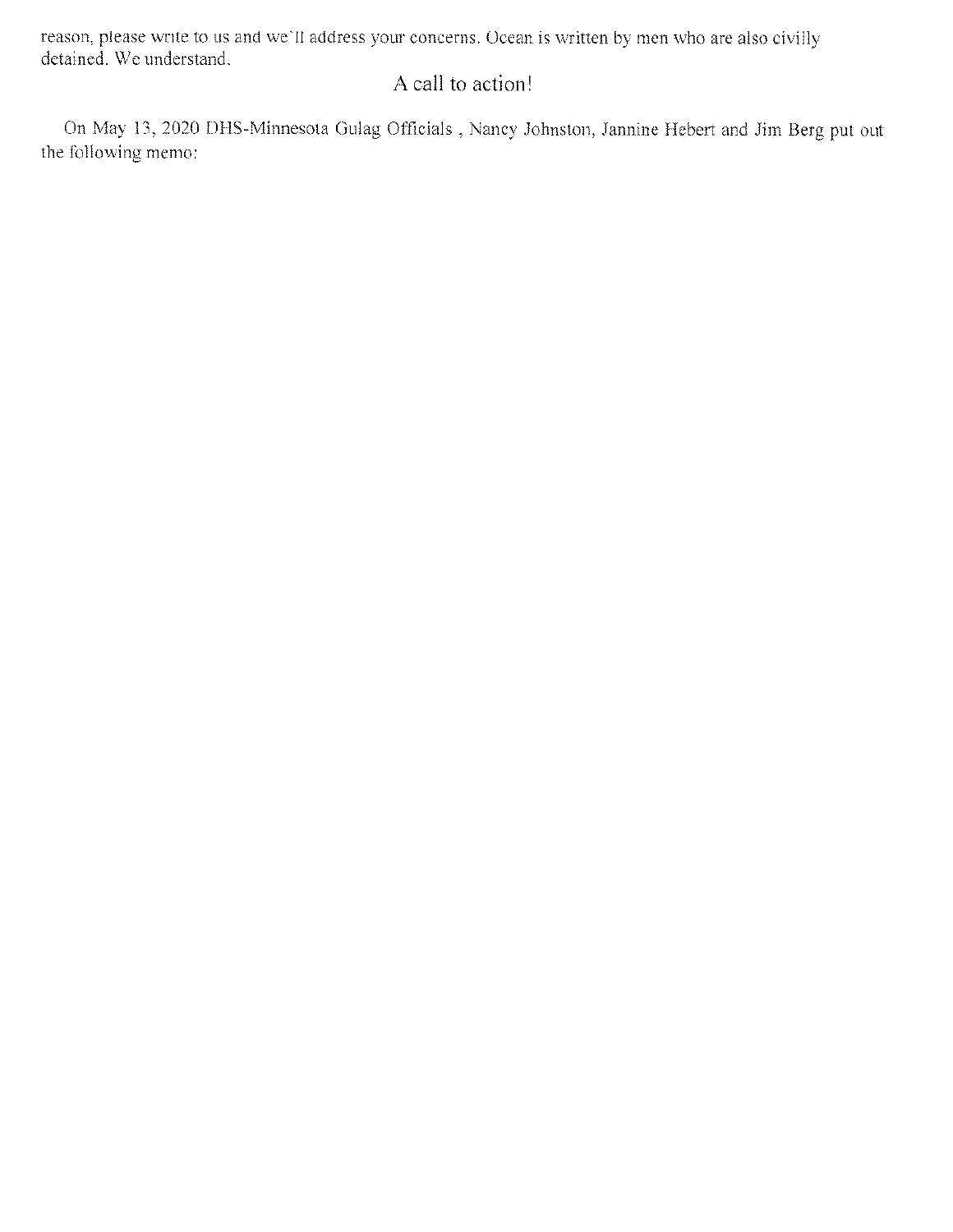

Minnesota Sex Offender Program

# MEMO

To: All MSOP Clients

From: Nancy Johnston, MSOP Executive Director Jannine Hebert, MSOP Clinical Director Jim Berg, MSOP Deputy Director

Subject: IRS Stimulus Checks

Date: May 13, 2020

The Internal Revenue Service (IRS) recently issued directions related 10 the Economic Impact Payments (stimulus checks) authorized by the Coronavinis Aid, Relief, and Economic Security Act (CARES Act), which makes almost all MSOP clients ineligible to receive and/or keep these stimulus checks..

Specifically, the IRS website posted:

Q12. Does someone who is incarcerated qualify for the payment? (added May 6, 2020)

Al 2. No. A Payment made to someone who is incarcerated should be returned to the IRS by following the instructions about repayments. A person is incarcerated if be or she is described in one or more of clauses (i) through (v) of Section  $202(x)(1)(A)$  of the Social Security Act (42 U.S.C. § 402(x)(1)(A)(i) through (v)). For a Payment made with respect to a joint return where only one spouse is incarcerated, you only need to return the portion of the Payment made on account of the incarcerated spouse. This amount will be \$1,200 unless adjusted gross income exceeded 5150,000.

The IRS defines incarceration to include an individual who:

(1) is confined in a jail, prison, or other penal institution or correctional facility pursuant to his conviction of a criminal offense, (iii) immediately upon completion of confinemen described in clause (i) pursuant to conviction of a criminal offense an element of which is sexual activity, is confined by court order in an institution at public expense pursuant to a finding that the individual is a sexually dangerous person or a sexual predator or a similar finding.

If you received a stimulus check either by mail or direct deposit and you meet the definition of incarceration above, it is your obligation to return the funds to the Department of the Treasury.

If the payment was a paper check and has not been cashed: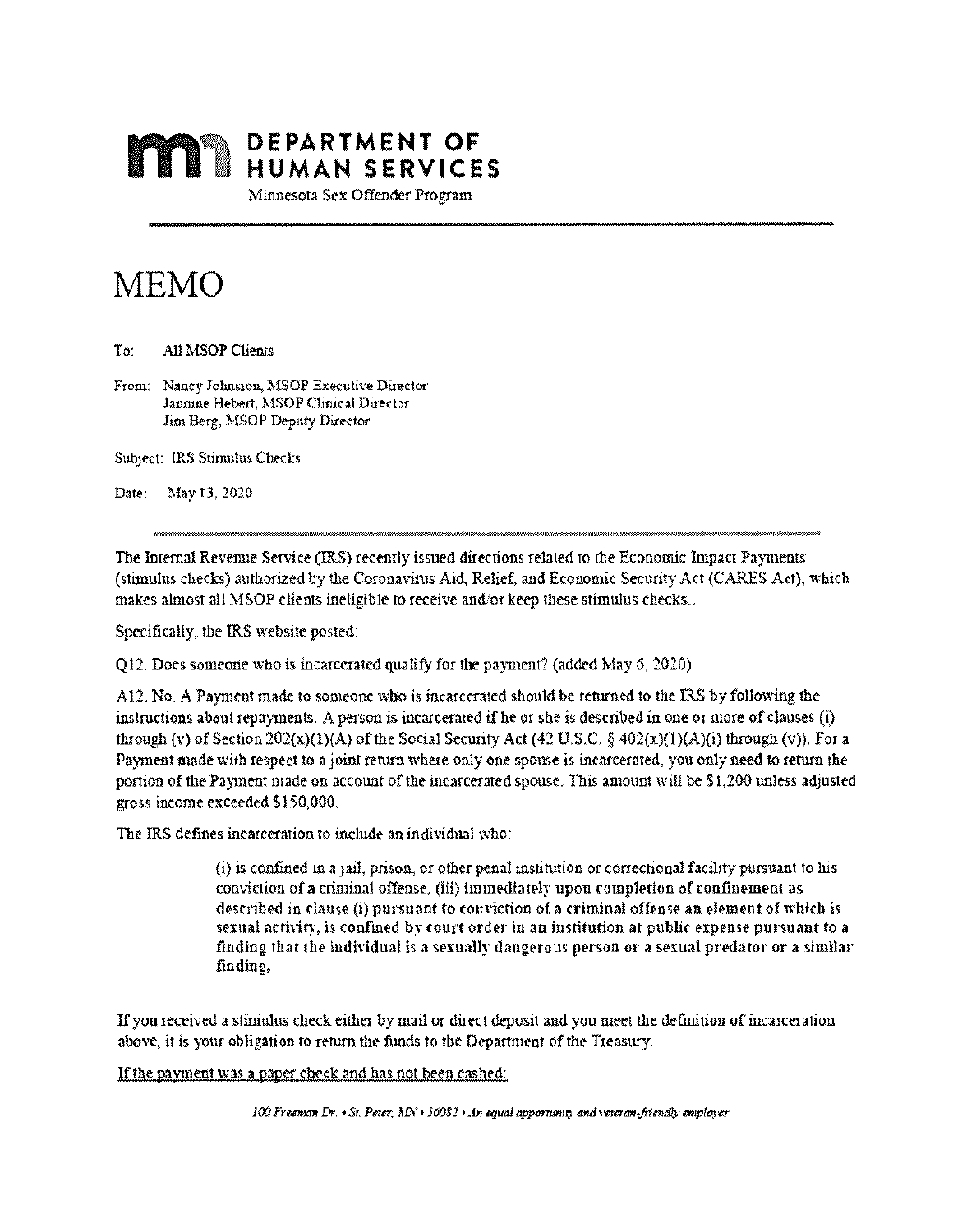- I. Write "Void" in the endorsement section on the back of the check.
- 2. Mail the voided Treasury check immediately to the appropriate IRS location listed below.
- 3. Don't staple, bend, or paper clip the check.
- 4. Include a note stating the reason for returning the check.

If the payment was a paper check and you have cashed it, or if the payment was a direct deposit:

- 1. Submit a personal check, money order, etc., immediately to the appropriate RS location listed below.
- 2. Write on the check'money order made payable to 'U.S. Treasury" and write 2020E1P, and the taxpayer identification number (social security number, or individual taxpayer identification number) of the recipient of the check,
- $3.$  Include a brief explanation of the reason for returning the EIP.

Address for Returning funds:

Kansas City Internal Revenue Service

333 W Pershing Rd,

Kansas City, MO 64108

Please be reminded that your daily decisions ate reflective of how well you integrate treatment and personal change. Adhering to rules and supervision is a risk factor that is addressed in assessments and 5KB/CAP reports, Personal accountability is an MSOP principle and an expectation of all clients.

If you need assistance with returning your funds, please work with your Client Resource Coordinator or contact your DCT finance representative.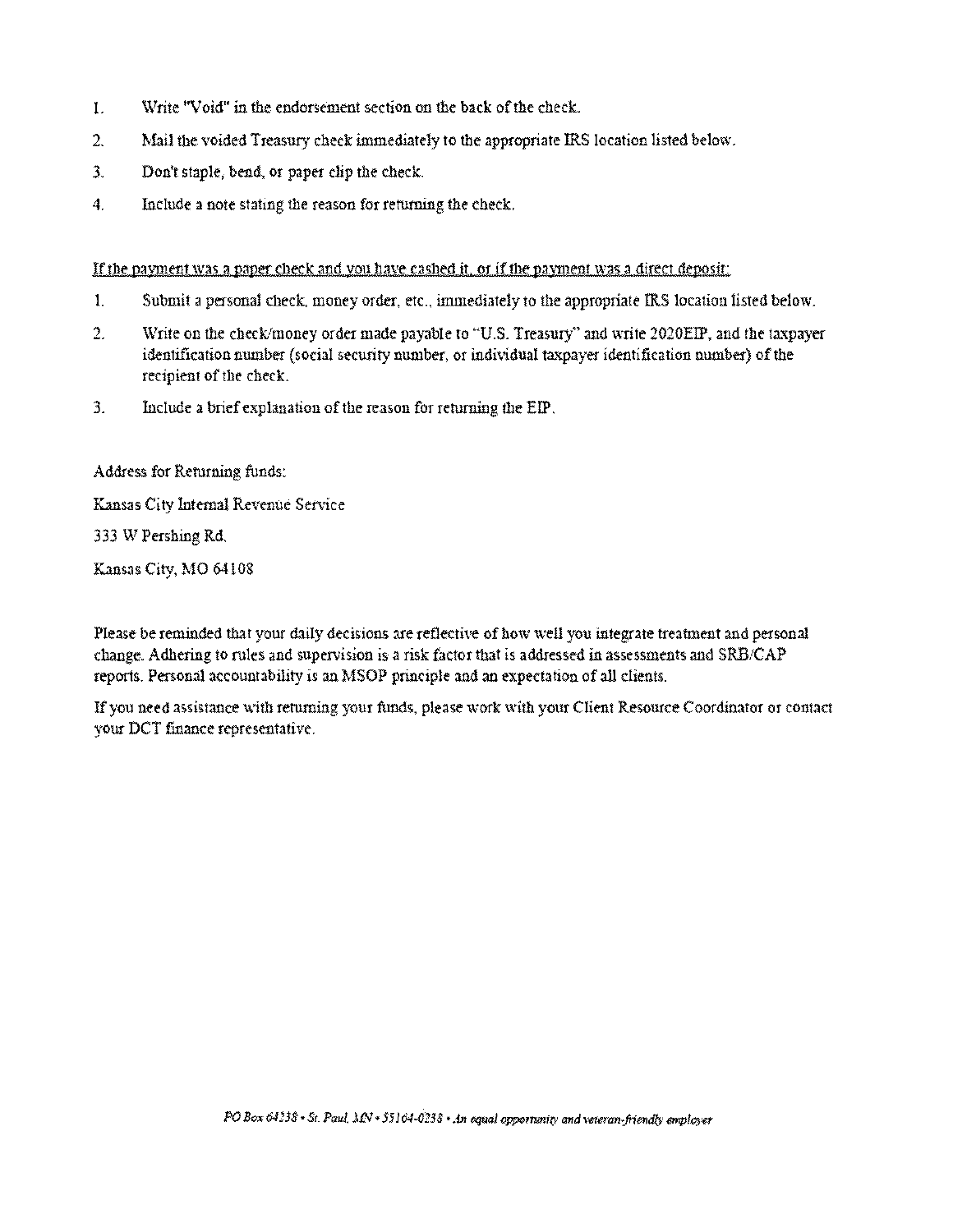The gulag has taken the law into their own hands. They held the stimulus checks for about 10 days before we got this memo. This is clearly illegal. They may or may not be correct that the men at the facility are not supposed to get the stimulus checks. But they cannot hold them. We are sure another lawsuit is soon to follow.

Why did the checks get sent to the men in the first place? It's not the 1RS's fault. They didn't make a "mistake." The gulag has us filing 1099 forms (which is for those who are self-employed). We were on the **I**RS's list to get the checks because we pay taxes. Perhaps this will trigger the IRS to look into how this happened and see that there is something very wrong here.

The gulag has no business putting us in a position to either take their legal advice, or suffer the consequences of not progressing in "treatment" (which is not much of a threat considering no one "progresses.") Until the IRS tells us what to do with the cheeks, we don't care what MSOP says. We am not compelled to take legal advice from therapists.

We want to encourage other men in the other gulags to report similar abuses. We must shine light on evil, or it will persist. There is a lot of truth in the old adage, 'All evil needs to succeed is for good men to do nothing,"

We write these newsletters for at least two reasons: I) to tell the public, especially elected officials and those who vote for them, the truth about what this system really is. 2) to encourage other detained men to tell the public, especially elected officials and those who vote for them, the truth about what this system really is. It is that simple.

The logo says it all. We shed light on corruption and that is how it will dissipate. "Take no part in the unfruitful works of darkness, but instead expose them." (Ephesians  $5:11$ ). This is one of the secrets to life. Most people believe that man is basically good, and it feels nice to believe this. But all the sages and prophets of the past have always pointed out that what seems real to the majority, is not the truth. The truth about reality is veiled and only those with open eyes can see. Man is evil. This is not to be mean or negative. It is really more logical than that. What kind of movies do most people watch? Drama, violence, sex, drugs, etc. If too much or the wrong kind of any of these things are in our lives, we will have horrible lives. Most people are not openly looking for drama, violence, sex, drugs, etc. But secretly, most are, Hollywood knows this truth. They sell. We buy. And then we have the audacity tell each other that we are seeking the good in the world and in each other.

It takes effort to avoid drama, violence, sex, drugs and the like. However, it is effortless to seek them because as evil humans, we are drawn to things that seem good, but really cause pain in the end. The next time someone savs, "It feels good" no matter what they are talking about, ask them, "But is it good?" Two very different things. "It feels good" sometimes is literally saying that it is not good but it's kind of like good or it has the illusion of good. This is called deception.

What is amazing is how a man can spend years thinking about, and seeking drama, violence, sex, drugs, etc., and even after he has hurt someone, he continues to justify his actions, Even worse, he can even experience the trauma of getting a life sentence and still continue to justify his actions. Drug addicts, woman bashers, sex addicts, and drama seekers, do the same thing. Their reason? It feels good. But if they look around at their situation, they will see that these things are not good. They will also ignore that what feels good today, hurts tomorrow. Basic cause and effect escapes most people.

But we cannot be mad at God for all of this. He gave us fair warning. He told us that we are evil and that we need Him. He showed us that Jesus got it right so we should listen to Him. People get stuck on, "But why would God make the world evil?" Good question. But don't get stuck there. Find the answer to that question and don't ignore how true it is that we are bent toward evil, even if you don't like its true.

There are so many that don't step back to look at the cause and effect of their actions. Sure, the state is guilty, hut so are many of us. That doesn't get us off the hook necessarily. Some of us said, "I know the stove is hot, but hot is had so I don't care, I'm going to touch the stove anyway and it will be the stoves fault." What!? That is ridiculous! If we know that the government is corrupt, that is all the more reason to avoid it, unless of course you wish to expose it's corruption. If we are going to interact with the government it is going to be for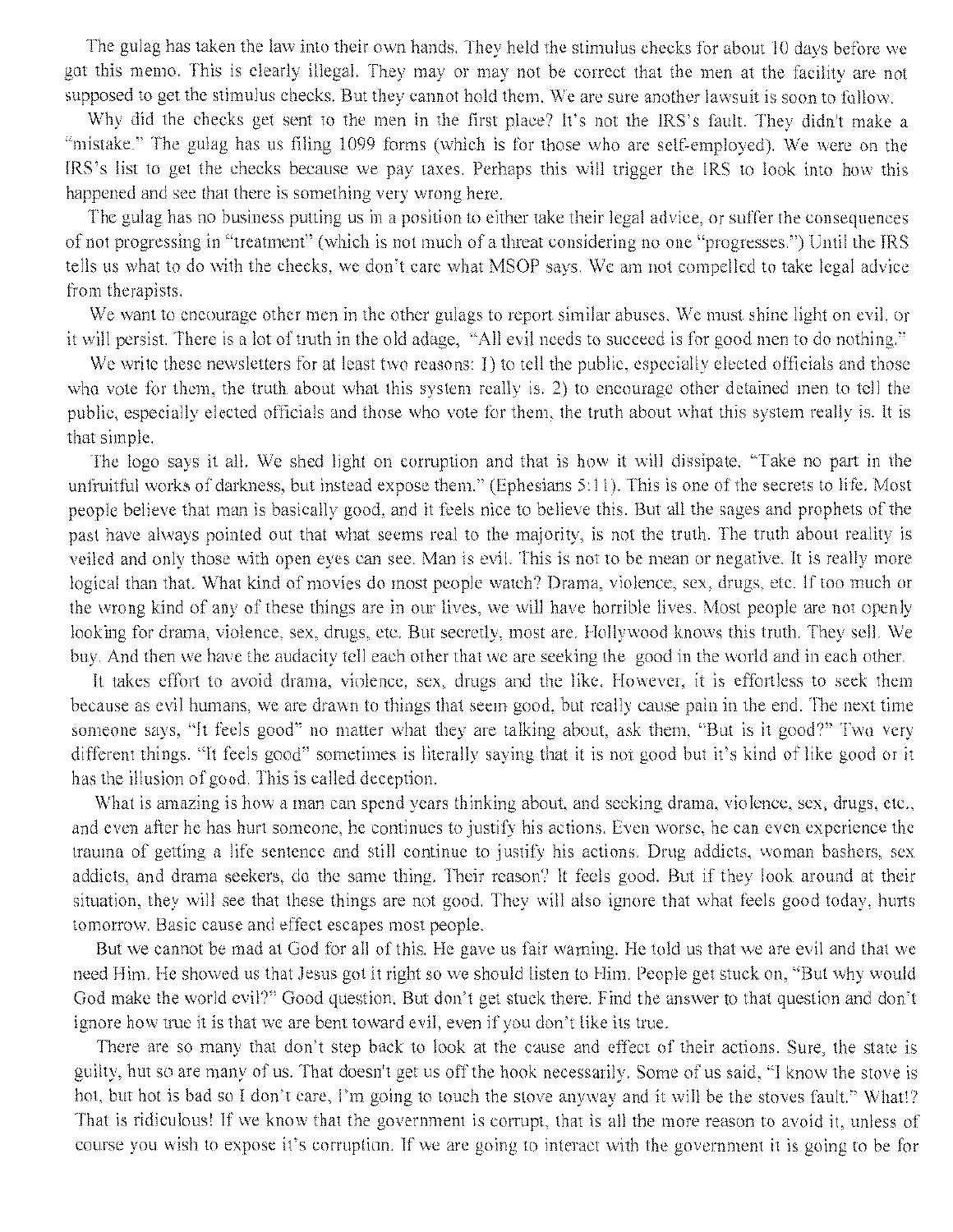the sole purpose of exposing them, like Jesus did. This way, when we experience persecuted, it is for the right reasons.

We live in a fallen world of sinners. Therefore, if we want to be Godly, we must expose evil, not just in the world, but in ourselves too. This is what confession is for (not the kind that involves a priest.) Ignoring our sin is why the church has failed to grow. Too many self-righteous people.

It's all in the logo: "Overcoming Corruption Encouraging All Nations" One might naturally say, "Ok, got it. But how?" Hopefully they notice the candle and the sun. That should point them in the right direction.

'[W]e cannot afford to take part in or be indifferent to oppression or maltreatment of any man, who ... has by his own industry, energy, self-respect, and perseverance struggled upward to a position which would entitle him to the respect of his fellow if only his skin were a different hue." Theodore Roosevelt, 1905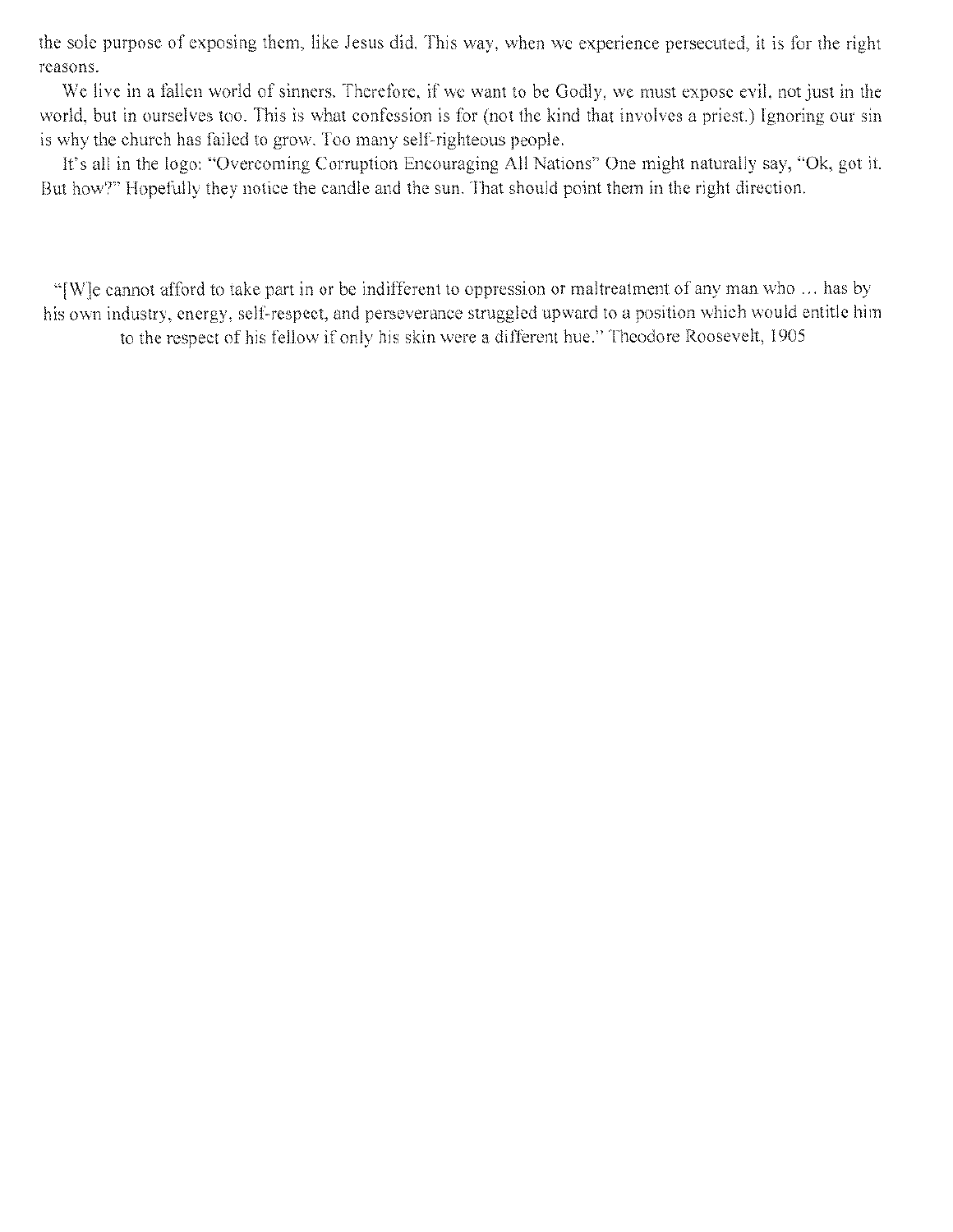# Ocean Voices Matter

The following excerpts come from author Scott Crampton's Publication, "Some Lessons I Have R Learned: A Continuation To The Folly Of Scott Crampton" Dated March 8, 2020

ertainly are a lot of rules and it is well-nigh impossible to be completely comp believe, "Being respectful, dignified, transparent and humble will carry you a long way to forgivable human also and they will respond, quite naturally, in kind. If you behave like an ass, expect trouble, behave kindly, it is reasonable to expect a kindly response."

Such sentiment seemed to hold true for a time. However, the high degree of staff turnover seemed to expose a more sinister human characteristic. Everyone has an axe to grind. I found that when the winds of judiciary opinions began to ebb, the axes were ready to fall and all policy became subject to staff interpretation. The open-season' attitude was absolutely caustic to client moral. It was truly heart-breaking to witness the despair. One day I walked into the group room and sat my mug on a tabletop directly behind the chair I intended to occupy. Before I had a chance to do anything else, the therapist said, "You cannot put your mug on the table," I looked at her with questioning eyes, and she continued. "It's policy." Now, for the life of me, I cannot begin to understand why there is a 'policy' regarding cups on tables, or why policy takes precedence over common sense or even a small measure of dignity, but I do know that this particular therapist seems to aspire to he the best therapist in all of creation, and has single-handedly eroded any and all faith I had in MSOP!

It has been my experience that people who are blindly obedient are a dangerous lot because they are, simply not rational. That is, it takes exactly zero cognitive energy to be blindly obedience. This is the kind of shallowness the Godfather seeks. After all, as the mantra goes, "If you cannot follow the simplest rules, how can we expect you to follow the laws?"

Everything about the gulag is designed for maximum frustration. My thoughts, wisdom and perceptions mean exactly nothing, except when I articulate something degrading or unwholesome about myself or others. Then the statement is documented as factual regardless of the truthfulness therein,

Individuals mean nothing. It is just a job, nothing personal. But actually everything is personal. I live here. My life has been deduced down into three, small totes. I have no home, nowhere to go. no family or church, 1 do not go on vacations or holidays. I have forgotten the feeling of seawater and sand between my toes. I cannot lay upon the ground, stare up and wonder about the cosmos. I expect I will die here. This represents the breadth and width of my existence. How can anything not be personal?

Clinical staff are more concerned with numbers and reports than with individuals. It is an extension of ''Getting the job done." Who among them raised a foul-play flag regarding the matter of fabricated tools? Was this an example of "Group Think"? Or was there even a group decision?

Anything of a personal value is absolutely temporary. What is okay today will likely become strictly prohibited in the near 'future. There is nothing I can do about it because the matter has been deemed as a security threat or counter-therapeutic. Of course, anything can be labeled as such.

How much cognitive energy is required to work here? Consider the following:

- All stars are distant objects.
- All distant objects twinkle.
- Therefore, all stars twinkle.

The first and third statements are true. However, the second statement is not true. To understand such requires cognitive energy, just as it does in determining the therapeutic value of an event or thing. If we are looking for we will see it. We will fixate on it to the exclusion of everything else. Ronald Reagan once said, "Don't be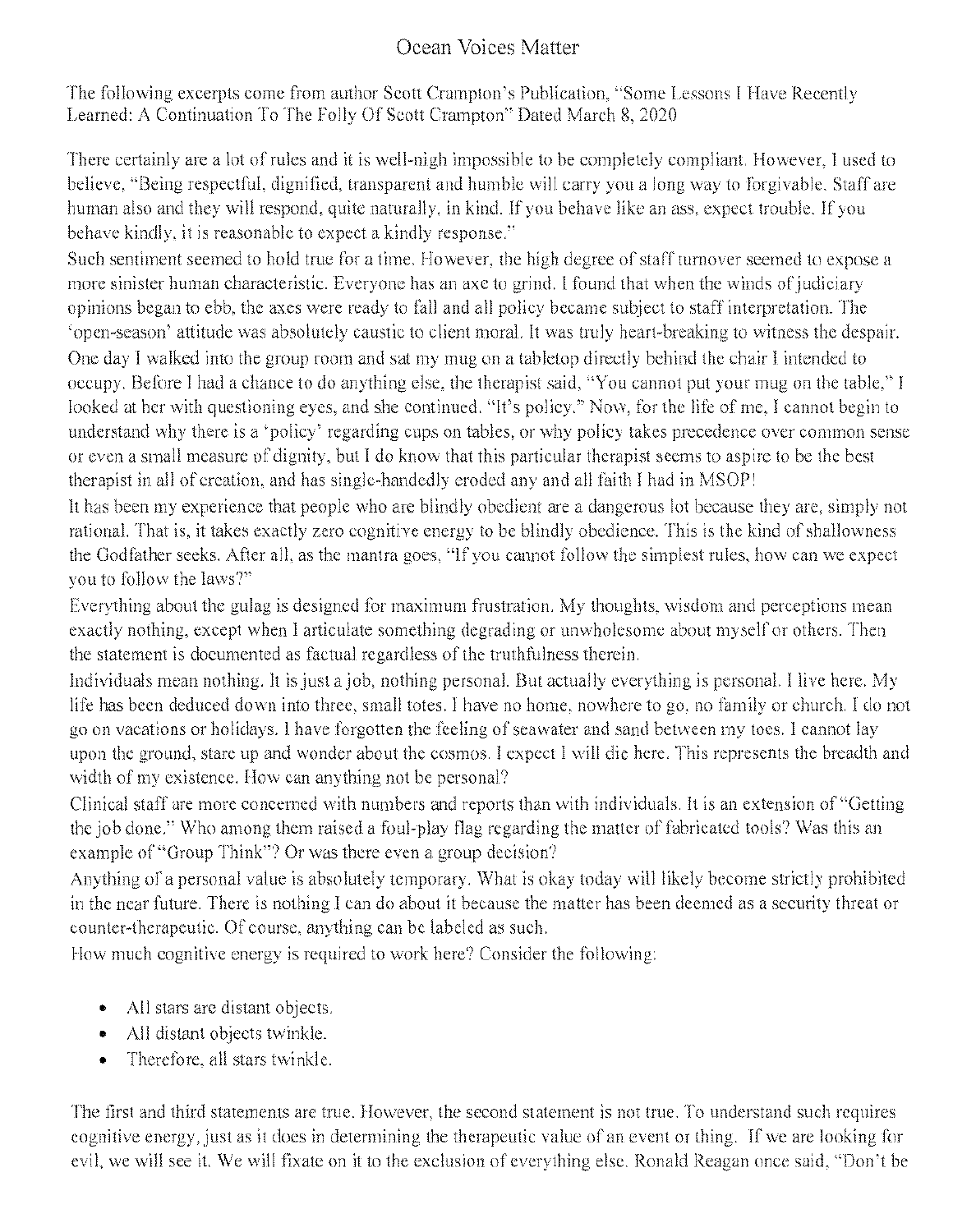afraid to see what you see." I never really understood his point, though I am beginning to.

 $\bar{z}$ 

To end for now, there are elderly men here who cannot even walk. Conversely, there are men here who were committed as children. How are they benefitting from this program? You might say to me. "Scott, that is none of your concern." My response is simple—I am human and, as such, I cannot help feeling grieved by their plight. I also wonder if I might find myself in their place someday—completely and utterly hopeless.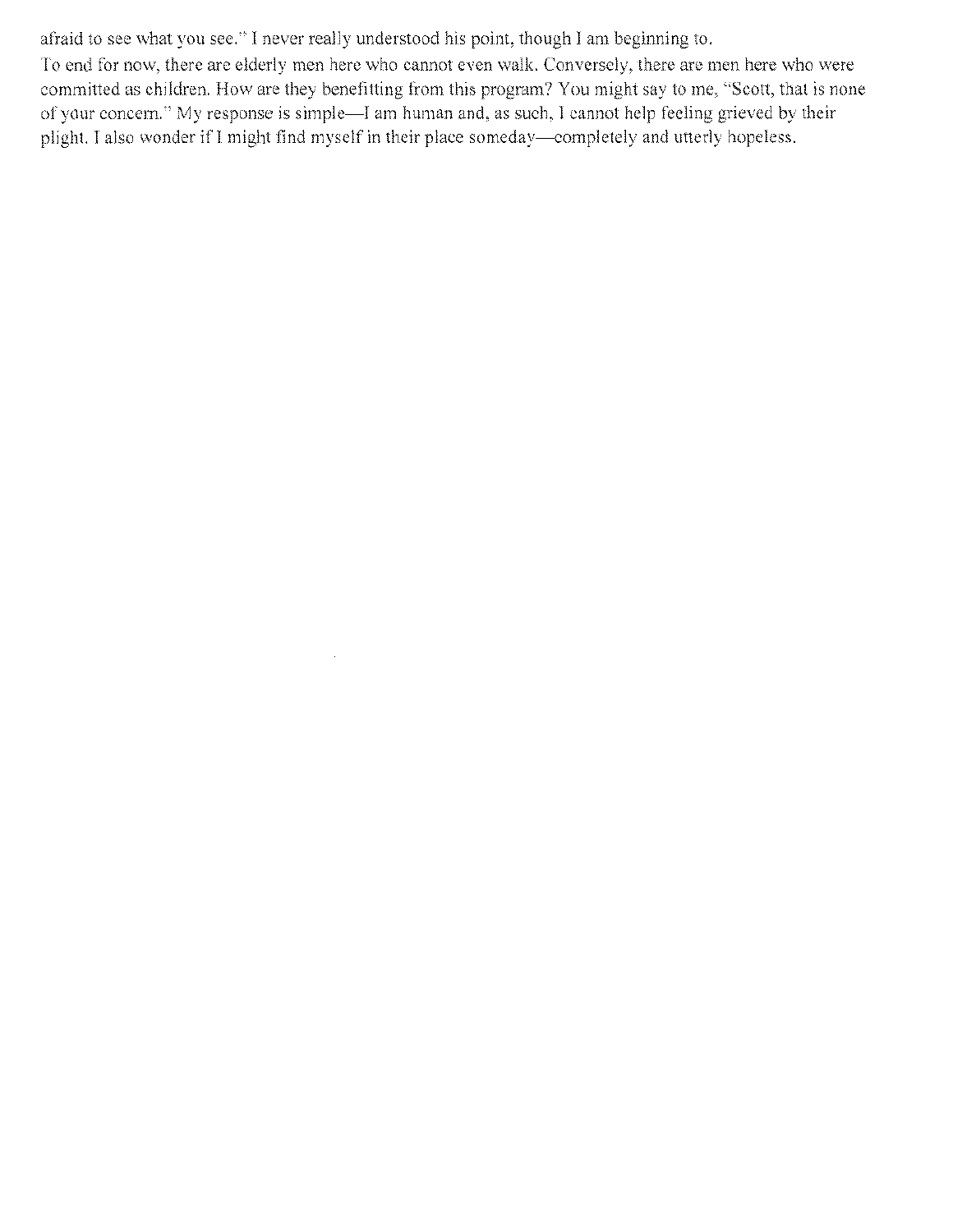"Human rights are universal and indivisible. Human freedom is also indivisible; if it is denied to anyone in the world, it is therefore denied, indirectly, to all people."

> Václav Havel, "Task of Independence," 1992

## Drop Testimony Personal Testimony of Dan Larson

Daniel Larson was born in north Minneapolis on March 8, 1961. He lived with his mother and half-sister, He can only vaguely remembers his biological father, who left when Daniel was young.

On July 28, 1971, Daniel witnessed the murder his mother, who was gunned down by her best friend's husband. Daniel, only 10 years old at the time. testified at the trial.

Daniel had moved in with his grandparents. He had behavioral issues and went in and out of juvenile detention centers.

When Daniel was 16. he was charged with sexual assault. However, he was never found guilty of the crime.

It was suggested to him to consent to an evaluation at the Security hospital in St. Peter Minnesota. Without knowing the repercussions, he agreed.

In 1976 Daniel was evaluated at the Security hospital in St. Peter Minnesota. He was 15 years old, On September 27, 1977, a Warrant of Commitment was issued and Daniel was deemed 'Mcntally ill and Dangerous" and was confined as a 'adult" to the secure facility.

On November 25, 1977 Daniel's status was changed to "Psychopathic Personality." Daniel was never invited to court to defend his position and he'd never heard of the term: "Psychopathic Personality." At this time. Daniel was only 16 years old.

Once he was committed to the hospital. Daniel borrowed a DSM from his Unit Psychologist. It stated that no one under the age of 18 is to even be considered for Psychopathic Personality commitment. However, legislatures can pass a law, despite the science,

When Daniel was 39 years old, he spoke with an attorney named Gerald C. McGee, McGee told Larson that one of the alleged victim's, for which Larson was committed. was a judge. Daniel believes this may explain why it was so easy to detain him for life, without ever having a chance to defend himself.

By 1995, the public was already informed of the, "...arbitrary incarceration..." of Minnesota's Psychopathic Personality law I However, little fuss has been made about these laws, In October of 1995, shipped 79 men from St. Peter to Moose Lake Minnesota to a \$20 million taxpayer-funded-facility of 100 beds that has since been expanded.

In June, 1995, Daniel met with his attorney, John Grzybek, to strategize how to gain release from the gulag. His attempt at a Habeas Corpus would prove to he fruitless.

In "treatment" Daniel tried to learn all he could, convinced that he could one day be released. However, he continued to run into hurdles, "Sometimes I didn't understand everything so I asked questions," Daniel says. '1 was told I was being disruptive and rude. We were also told we should give our point of view and I did and I was told I was being disruptive."

Daniel has been detained for over 42 years. and 7 months, without ever being arrested, or convicted of a crime of a sexual nature. Now, whenever Daniel goes before the Special Review Board (SRB) to request his release or reduction in custody, the allegations from 1976 are used to support his continued confinement,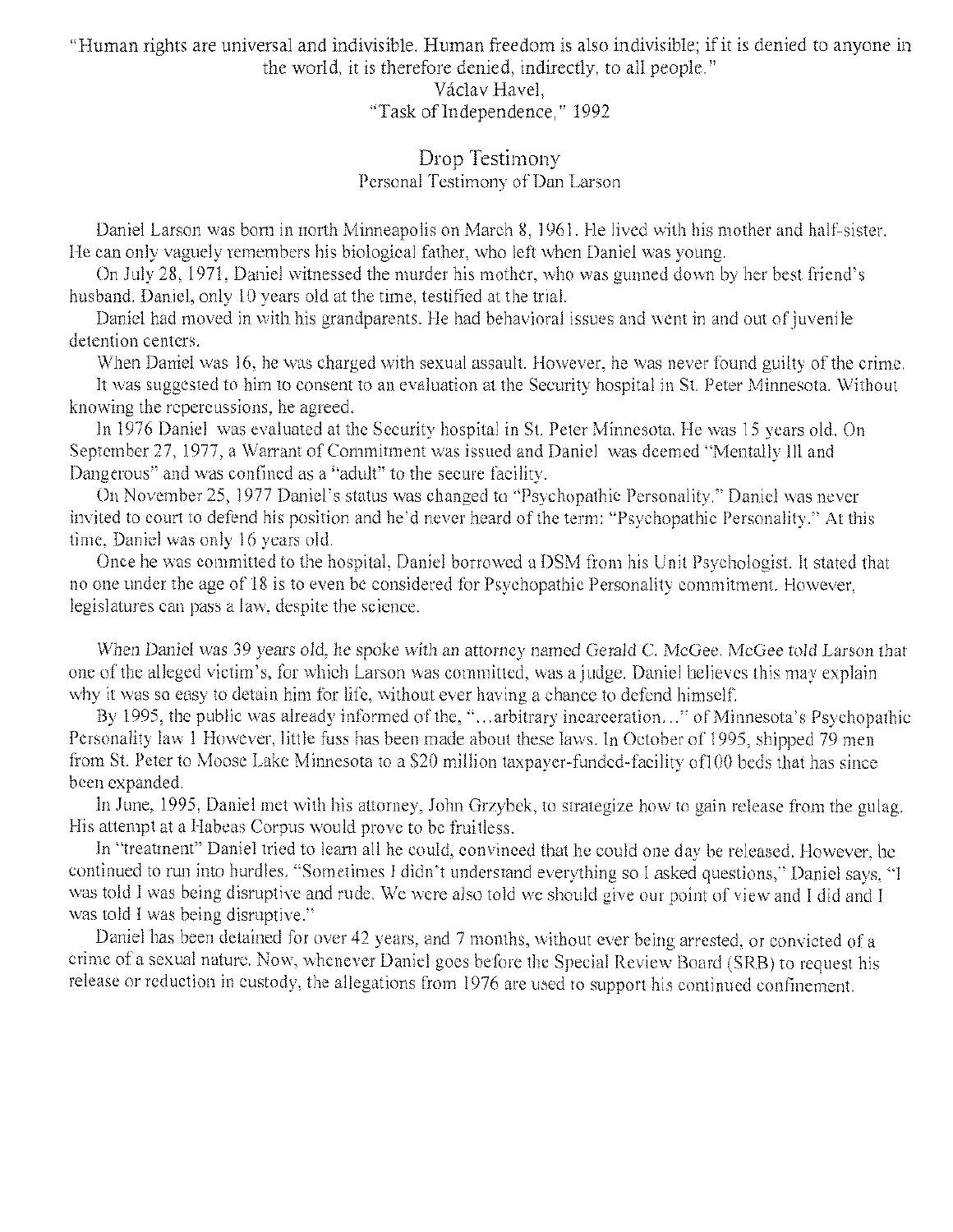'I have, despite all disillusionment, never, never allowed myself to feel like giving up. This is my mess today; it is not worthy of a human being to give up."

Alva Myrdal, 1980

# Drop Testimony Personal Testimony of Ricky Smuda

My birth name is Ricky Allen Smuda, The state of North Dakota and the state of Minnesota named me Richard Smuda. There is about 20 people on the internet with the same name of Richard Smuda, but Ricky is my true name.

In 1984 I went to church and said "I think I'm God," I was not hurting myself or others at that time. They immediately put me Holdal, which is a psych medication for a thinking disorder.

They sent me to the state hospital in Jamestown. North Dakota. They agreed to keep me on the Holdal. For the next few years. I went in and out of the hospital about 8 times. About two years afterward, I decided to sexually offend against my girlfriend. She was 22 at the time. I was 20. They kept me on the Holdal, which raised my sex drive, and took me to evaluations. They eventually decided I was competent to stand trial for the rape. I went to prison into North Dakota prison in 1987. I served my time. When I got out. I had to do one year of probation.

I met another woman and she started living with me. I was still on. Holdal. We were having consensual sex for a year until one day I decided to offended against her. She was 29 and I was 24 at the time. I was off probation at this time. I went back to the hospital for another evaluation to see if I could stand trial, and they said I could. So I went back to the penitentiary in Bismarck, North Dakota with the understanding that my treatment would be to talk to a counselor and take my Holdal.

Upon my release from prison. I broke probation by dinking and then went back to prison again and again completed my sentence.

Every time I was discharged from the penitentiary, the state's attorney general was asked to civilly commit me. However, he refused to do so at least four times. Finally, he gave in and had my photo on TV and told the public I had "escaped" treatment four times and that if he had to personally keep me in treatment, he would.

After being discharged from prison for auto theft in 2004, they sent me to Jamestown, North Dakota to be evaluated again, under Dr. Belanger and Dr. Therington. Dr. Belanger was later busted with child pornography at his work, school, and home and was given 7 years in prison.

In the meantime, there was plenty of controversy about whether Dr. Belanger was even completing his own evaluations or if Dr. Therington was working overtime to do evaluations credited to Belanger while Belanger was spending time downloading child pornography.

I got committed in 2004. I was a level 2. While in treatment I was often harassed by my peers as well as the staff. One day, I had enough and hit one of the staff members. The courts gave me 5.5 more years in prison. When I was discharged from prison, I was sent hack to the hospital to continue treatment.

In 2016, Jamestown hospital was used and forced to change their program. The program was deemed unconstitutional as they were billing clients and not letting anyone out. The plaintiff's won the lawsuit (Ireland v. Jones), and major changes were made to the program. I was finally able to complete and I graduated the program within 3 years. When I got discharged, I was at a 0 risk to reoffend. In fact, the final stage was a CTC house, which stands for, "Community Transitional Center." In this housing, I was able to go shopping, cook my own meals and even work in the community.

Two doctors evaluated me and said that because I missed two doses of my medication, I was told I needed to stay another two years. I appealed in to the Supreme Court. S of the 9 Justices agreed to let me out, and turned it hack to the district court, In the meantime, when I was in prison for the assault, they changed my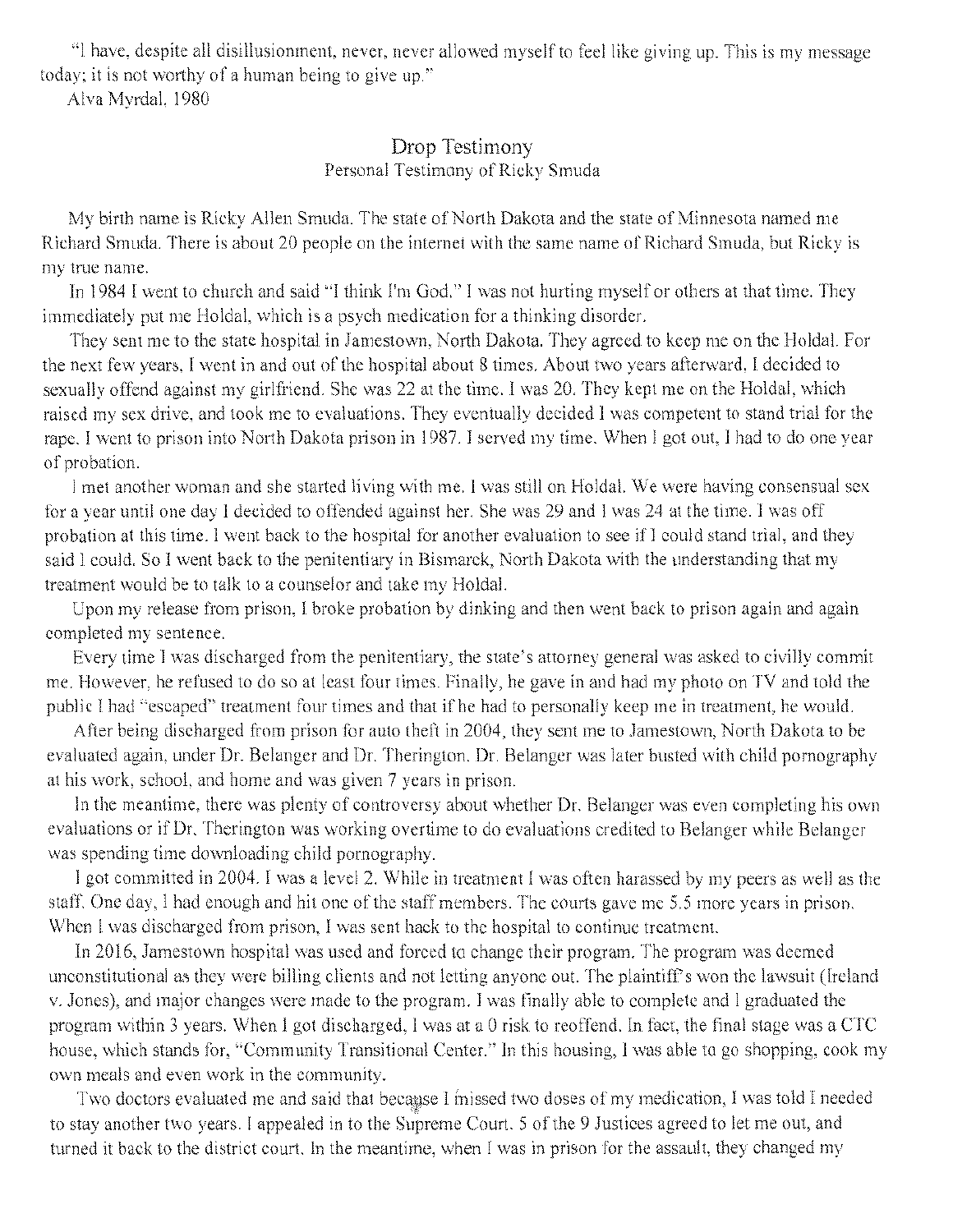medication and said I was bipolar and should have never been on the Holdal. I was on Holdal for  $20+$  years. I stopped taking it in 2014 as they said I should have never been on it. I noticed a major decreased sex drive.

When I left North Dakota "civil commitment" and moved to Detroit Lakes, Minnesota with my mom, my risk level was changed from a 2 to a 3. I got very busy taking care of my morn. I didn't take my medications for 3 months as I didn't feel that I needed them. My mom, started to worry about me. She eventually called the police because I was not taking my medication. The police came and tazed me and cuffed me and took me to the emergency room in Detroit Lakes, I went from there to Fargo and then, to Anoka. I was not on probation or parole and was not court ordered to take medications, so they could not take me to jail.

In the meantime, Becker County Human Services decided to petition the courts to civilly commit me to the gulag in Minnesota. I am currently sitting in the facility on a hold, and will likely go to court within a few months.

I would say that 75% of the documents I have concerning me is lies as therapists, social workers, counselors, psychiatrists and psychologists are accountable to no one,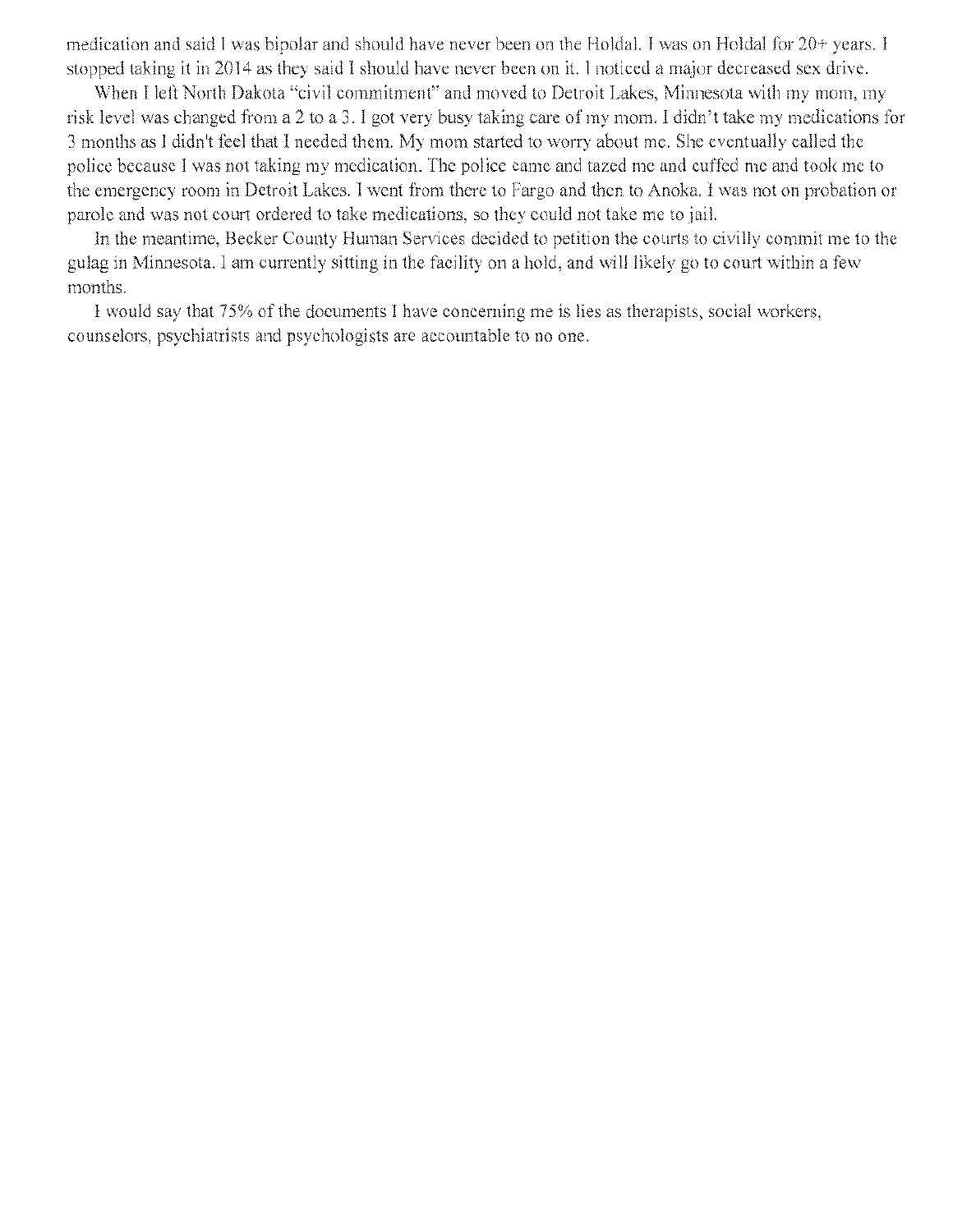# Drop Testimony Personal Testimony of Chris Fretham

Chris Fretham. When I was 14 I was found in possession of child pornography. I had 54 pictures of children between the ages of 3-17. I was sentenced as a juvenile and went to MCF-RW for treatment. When I turned 19 my time expired and I was to go home but instead my therapist recommended me for "civil commitment.' In treatment I also disclosed other contact offenses that were used against me in the process used to detain me even though I was never charged with them.

I have been in MSOP for almost 15 years, In the beginning of my time here I was pro treatment. I went to every group, every module, I did every assignment and was generally a positive person. I worked really hard for a little over three years and got very far in "treatment." In January of 2009 1 had all but 7 of the Dynamic Risk Factors managed and out of those 7 only 4 of them had to be fully managed before I qualified for MSI (now CPS). Mv treatment team told me to give them one more trimester addressing the Dynamic Risk Factors still left open and if I did this they would send me down to MSI. I worked harder. I did Relapse Prevention 5 and Behavioral Therapy the next trimester. I addressed the 4 areas of core group still left open on my ITP and things were looking good.

Then my whole world came crashing down. The next trimester MSOP changed their treatment model and gave me a new lIP and opened up all areas on it and told me to start over. I asked if I would he giving credit for the work I had done and was told no, that the work I had done was in an old treatment model and I had to do everything over in the new incarnation of the MSOP treatment model. I felt helpless and hopeless. I withdrew from treatment for 6 months to take all of this in. When I came to treatment I was on a new unit designated as the Young Adult treatment unit. Everyone on the unit was under 25 years of age.

I once again started working hard in "treatment" and going to every group, every module. I did every assignment, etc. When I felt I was doing well enough I asked for my phase 2. The treatment team told me that I was indeed doing very well but that they wanted one more quarter of me maintaining my positive behavior and they also told me that I was almost there. I maintained my positive behaviors for a quarter and then went back to the treatment team and was told the same thing as the last quarter: "Keep going, you're almost there, maintain your positive change," etc. So I did what they asked. And again I went back and was told the same thing. This pattern went on for about 9 months.

I then started to question the treatment team as to why I was not moving forward. I got no answers so I continued to ask and eventually I was moved to the "Corrective Thinking Unit" (CTU) for "treatment interfering factors" because of my arguing to move forward. I viewed moving to CTU as a fresh start. I was in a new building with new peers and new clinicians. I put my best foot forward and even though I had a chip on my shoulder, I did well in treatment.

In 2011-2012 I eventually got to the point of being approved to take my maintenance polygraph and considered For phase 2. However, a week before my polygraph I self-disclosed that I had sexual relations with another client 6 months prior. I was asked to address this issue in core group over the next quarter and then I would he back on track for phase 2. 1 did everything asked of me for the next quarter and awaited the polygraph. The next quarter my primary therapist left MSOP and I got a new therapist. I asked her when I was getting my polygraph. She stated that she knew nothing about me moving forward and that I had to prove to her that I was ready for phase 2.

he chip on my shoulder grew but I continued to struggle forward. Over the next year or so I went through numerous primary therapists and had to start over for each of them. 1 eventually got tired of starting over every time I got a new therapist that I withdrew from treatment. I stayed out for about a year when I had yet again a new primary therapist. She asked me what it would take for me to come back to treatment. I told her that I was not willing to do all the things that I had already done and that I wanted credit for all the hard work I had previously done in treatment. She told me that I would need to start coming back to core group for 1 quarter and then she would put me up for my maintenance polygraph and if I passed it I would be phase 2. This was acceptable to me and I started to work hard for it and I did indeed get my phase 2.

1 then started to work independently with my primary therapist doing R.P2 part. I so that the next quarter I could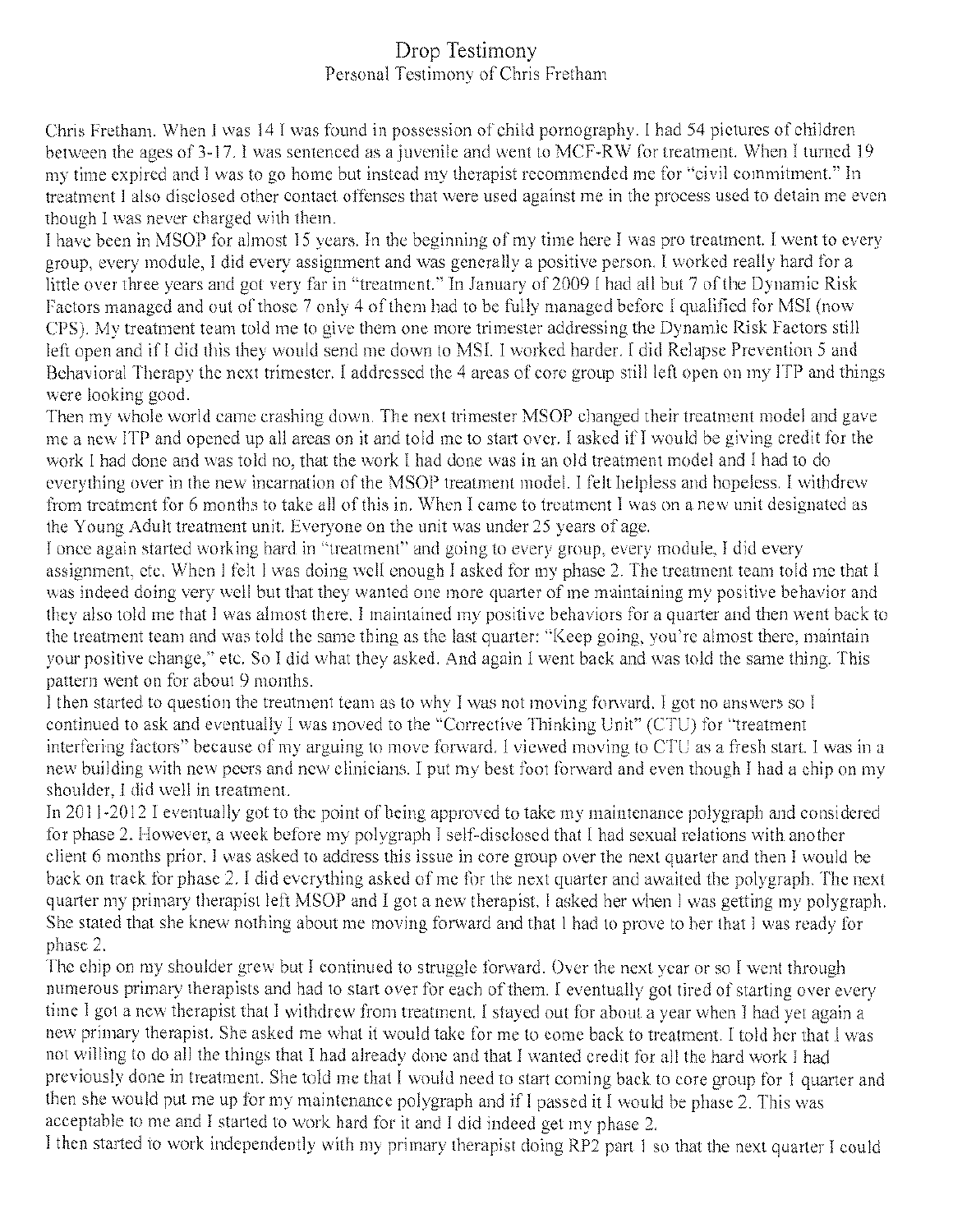take RP2 part 2 and then take my PPG and Full Disclosure. I was engaged and excited to be moving forward. Shortly after this MSOP went back to requiring clients to take 2 modules a quarter and I was told by my primary that she was enrolling me in RP2 part 1—breaking our agreement. I was then moved to a conventional treatment unit up my request and once again, was asked to start over.

The plan that I had with my previous primary went out the window and I was asked to go along with my new primary's way, and I did. Now I have MSOP and the SRB's support to move down to St. Peter into CPS. It has been a long road and now it's just a waiting game. The biggest challenge for me here has been developing intimate relationship skills. Not having any life experiences and not knowing how to function or live on my own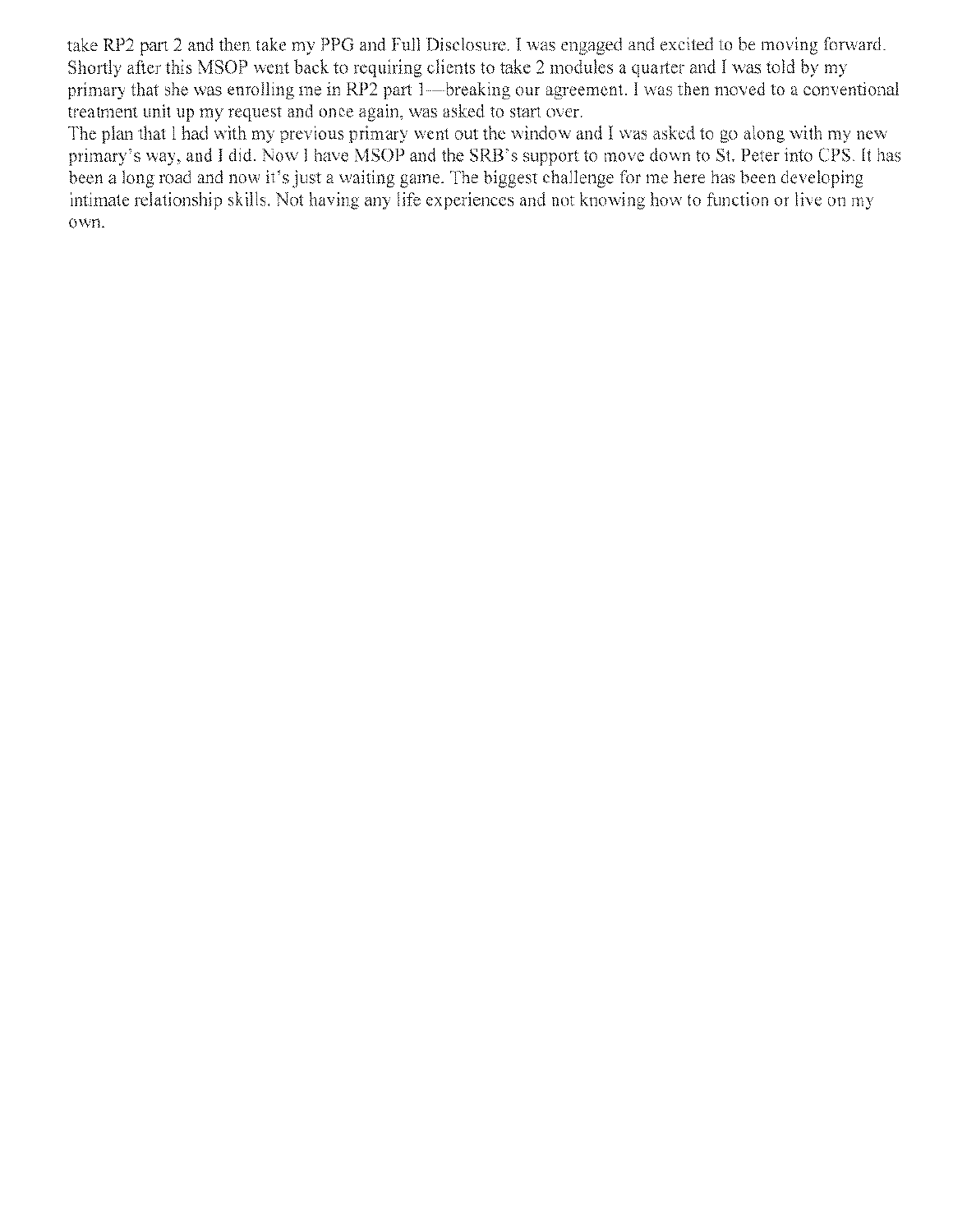# Drop Testimony Personal Testimony of Armando Mendez Jr.

Hello, my name is Armando Mendez Jr.

I am a 29 year aged young adult and am originally from San Antonio, Texas where I had been a ward of the state from the age of S to 19.

I will start off where I can remember at the ages of only 5-8 were in foster care.

I had been in the types of family's that were not caring and only cared about a state check and only ever to make me into somebody I was not, which hindered my identity as a Mexican American. At this subjected to experimental medications which I only just recently found out was the terminology. During that time some of the meds I was started out on were mood stabilizers for my excessive amounts of energy. The doctors said it was not normal for me to have that much energy at the age I was, but why S different medications for ''hyper activity' or ADD I don't know. I don't recall the names of the medications but it felt like I was dying for the first time due to the side effects.

One time a family burned some of my cloths because they felt they were too identifying with Latino/Mexican traditions and replaced them with their own preferred style which was the church going types. This made me angry

I was hit by their biological kids if I did not fall in line, as was the same for my foster brothers and sisters when I fought back against the abuse for myself. I was removed because of these situations and placed in other foster homes and I started to withdraw and build up walls. I was not cared for in the right ways, Child Protective Services (CPS) even approved restraints if I became a problem and this made me fear potential homes.

I remember one time in 1995 1 walked in on my foster father and his son and one of my foster brothers having sex with a foster sister of mine. Then thinking to myself could this happen to me, I ended up getting beat up to where it was obvious to my case worker, but nothing was ever done but I was let go to another home.

In one ease in 1996 in a foster home my family let me down when they put me on other medications like Ritalin, Prozac, Lorazapan and then said they could not handle me and then dumped me in a Psychiatric Institution. This only added to my feelings of neglect and opened me up to the types of treatment that was used to "control" the "mentally ill." I felt lost and out of place. It was in this institution that when I became so depressed and my anxiety was high, I was sad and I ended up placing a noose around my throat in a coat closet. I was almost dead but the "white coats," as I called them, brought me back via mouth to mouth and then I was placed on 9 other medications that put me in a sluggish numbing existence and I could not even recall feelings or the days and time that went by.

Only in one of the foster families, out of five, was there for me and I felt genuine family care. My foster mother set me up with a family doctor who was helping to track my medications and then I actually ended up living back with my biological father for a little while in '97 until the end of 98/99.

In 1999-2006 when I started to bounce around from psychiatric institutions to group homes this is where the mental, emotional, physical, even sexual abuse increased in stages from the ages of 8-16 and the medications like Depakote, Seroquel, Adderall were added to the other meds that I was already on and if the doctors had told me why I needed them. I can't recall why or when they told me but I felt like an animal. I had times when counselors would tell me I was not worth their time and to where I started to believe them and I felt sad, humiliated. frustrated and then rage.

And when after a time when I did stand up for myself, I ended up being shoved around and made fun of. I become violent to them and ended up being restrained. I once ended up with a carpet burn that covered my entire right side of my face. It turned out the staff member whom restrained me was trying to show off for a female co-worker this was late 98-99.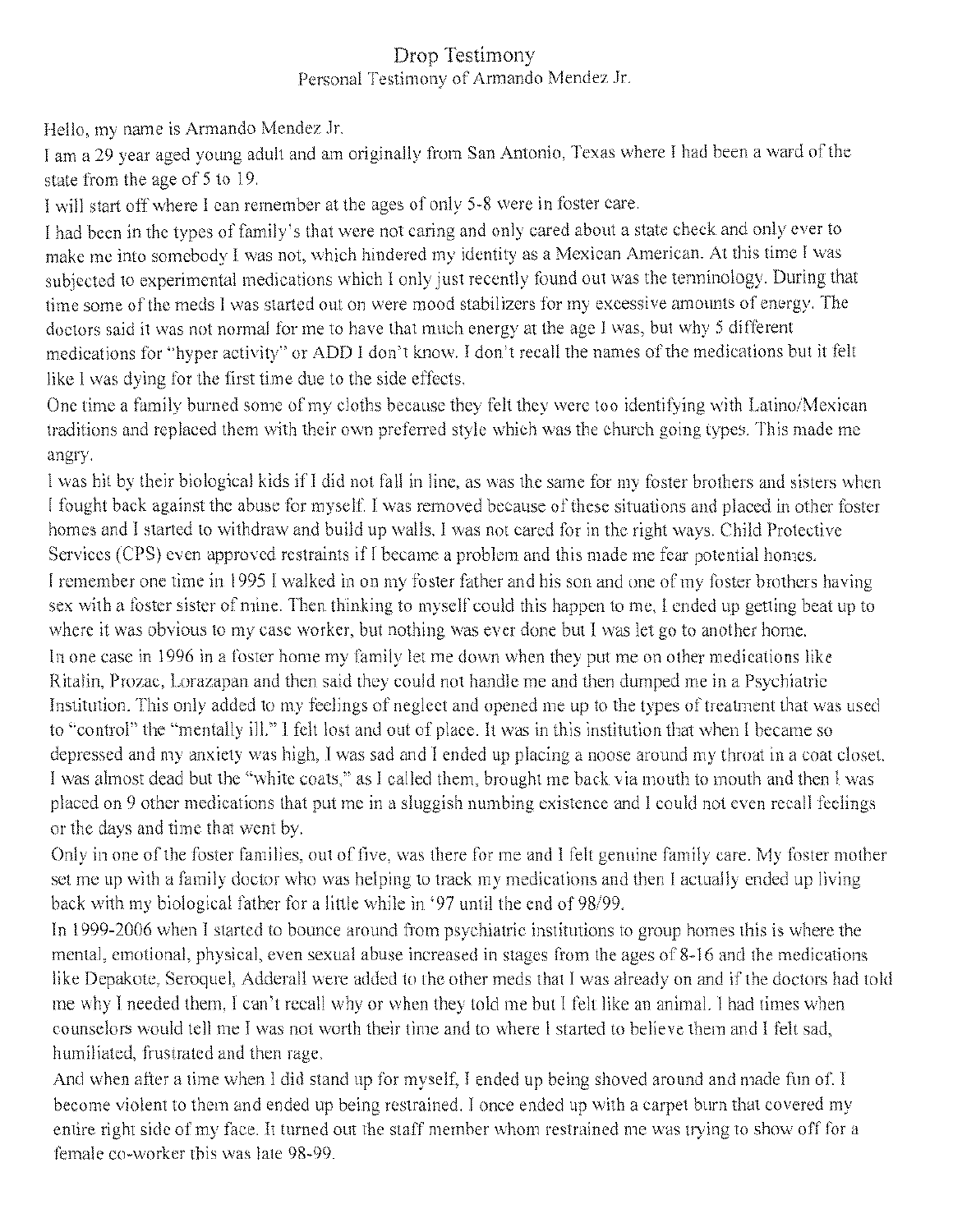I remember one of my personal victimizations when I was sexually abused. There are others that I've blocked out. All I get with those are blurry faces and missing times. But one I remember is when I was molested by a psychiatrist in his own office in a place called the Nelson Intuition in Dallas, Texas. I tried to say no, stop, and even tried to push him away but was unable to. During that I ended up blacking out and ending up in a seclusion room which felt like a long time went by, like for three to four months, until my case worker came to only move me around some more. This was in 2000.

I ended up in a sexual offender program in the wilderness called Woodside Trails in Bastrop, Texas and stayed there for the next four years. I spent the first two years with a wall up and was hostile to everyone and anything. I still remember peoples harsh words and could not really understand why 1 had the walls up until rece looking at it. After the facility was closed down in 2004 because of the lack of therapist not having the right certification/licensing, and other staff being registered sex offenders working with us. As well as staff counselors having relationships with patients both females and males, as well as I think for the state not wanting to fund that facility. I was disappointed because at the turn of the third year I put more effort into the treatment to no avail.

And so I was relocated to one last facility where those who committed sexual offenses were housed and where treatment was continued on until I ended up leaving in 2005.

This is where I started group homes. Two in Houston where I went to middle school like a normal teen and then started high school which were both enjoyable. Only until I found out the reality of how outside society felt about wards of the state going to their schools and that only added to my low self-esteem and low self-worth. In these homes there were *a* mixture of races, mostly African Americans. It was alright for the most part. Until one day in the middle of March or April late 2006 a female staff member was having a bad day and the other house members were being too disturbing for her. I ended up being the one to blame and was punished by having to stare at a wall for a certain time, half of which I was trying to calm myself down but only seemed to

bother her and I found myself being man handled by her.

I respectfully asked that she let me go and she only continued and I told her she needed to let me go because she had no right to handle me like this and if she would not, I was going to hit her. As she said, "I dare you" and raised her chin at me I took the swing but at the last moment changed my aim to the window behind her. I severely injured my right arm which put me in the hospital for serious euts and blood loss. The scars and loss of my right bicep still causes me pain to this day. I felt in that whole 30 minutes scared, sad, confused. I felt like I was a scapegoat for the other kids behaviors.

I was then put into one last psychiatric institution where I remained for a month or two. It was actually here that a doctor that I had known from some other place had reduced the medication that I had been taking for so long. Those 20 different meds were then gone and Prozac, Depakote, Seroquel and Adderall were the only ones left and I still remember the relief and joy of not having them meds from morning, afternoon and night.

I ended up in a group home in Bulverde, Texas where I staved for four more years, like I had in one other place and where also it started to seem to me like in the other place I had been. That I was just like a piece of luggage for the state. I hate that it took that long for me to come to that recognition.

Eventually I was let go in 2010 from the home because of a misfortune where I was then allowed to go live with a family member. Then I found myself here in Minnesota in late October 2010. I was committed in 2012 only after a year and two months of freedom from institutional life,

Out of all these experience's, the other two institutions have been the most worst for me. Not knowi going on with my sisters, mother and father. They had become strangers and where I had times where I could see their faces, had become someone else's, until they were gone from my mind. I started to blame the ide family for my situations, until I could not even differentiate between right and wrong and reality to fantasy. I find it with all my knowledge of treatment to be frustrating because of the lack of progression and recognition is so lacking in this facility. I see my peers try and try and only seem to go around in circles and fear this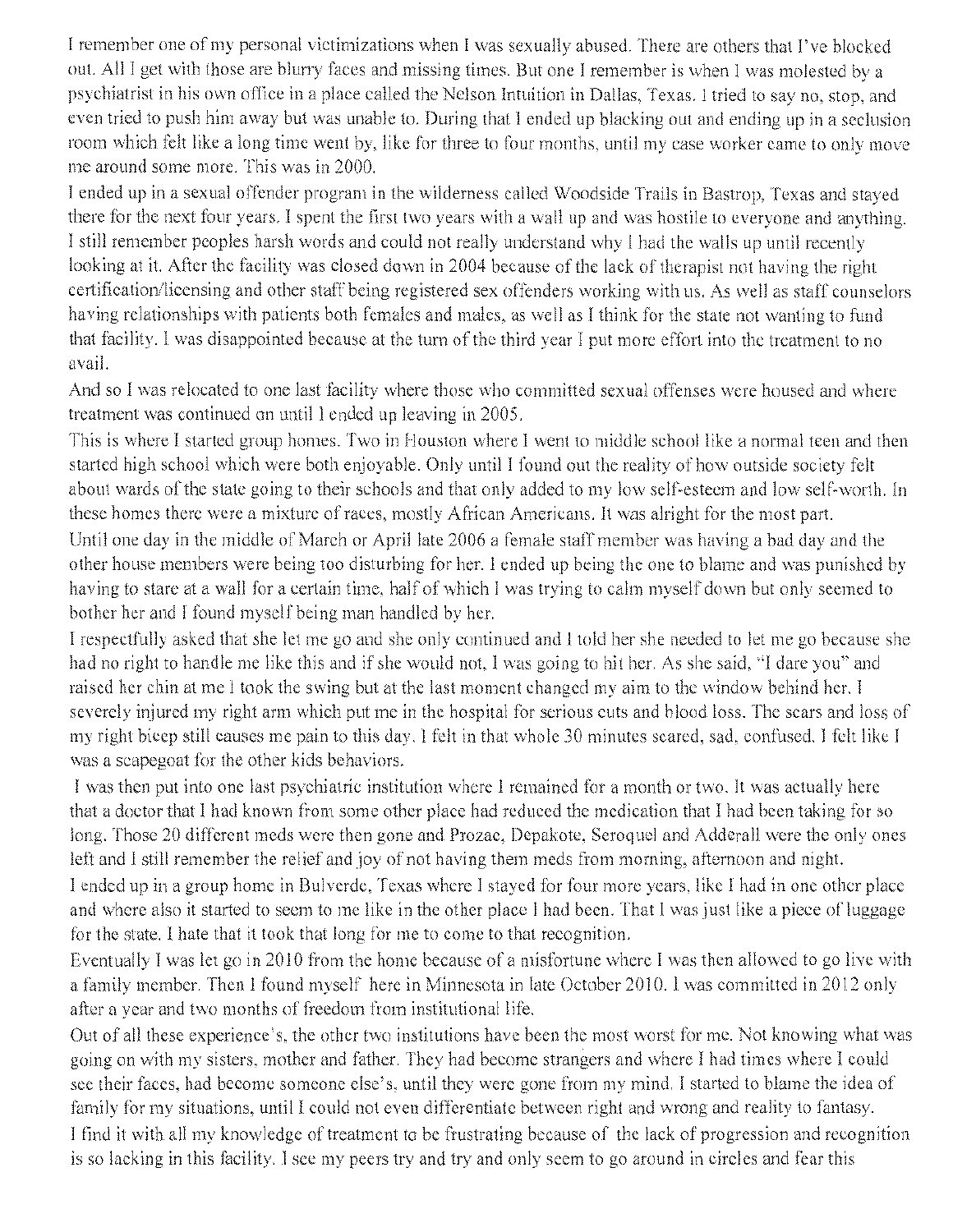happening to me.

Because I see myself doing what is needed to be done to get out but can't if the ones who treat me also bar the way out.

But this has been my beginning. I am now 29, almost 30 and still have some road ahead of me. I am working to better my time in this place called MSOP.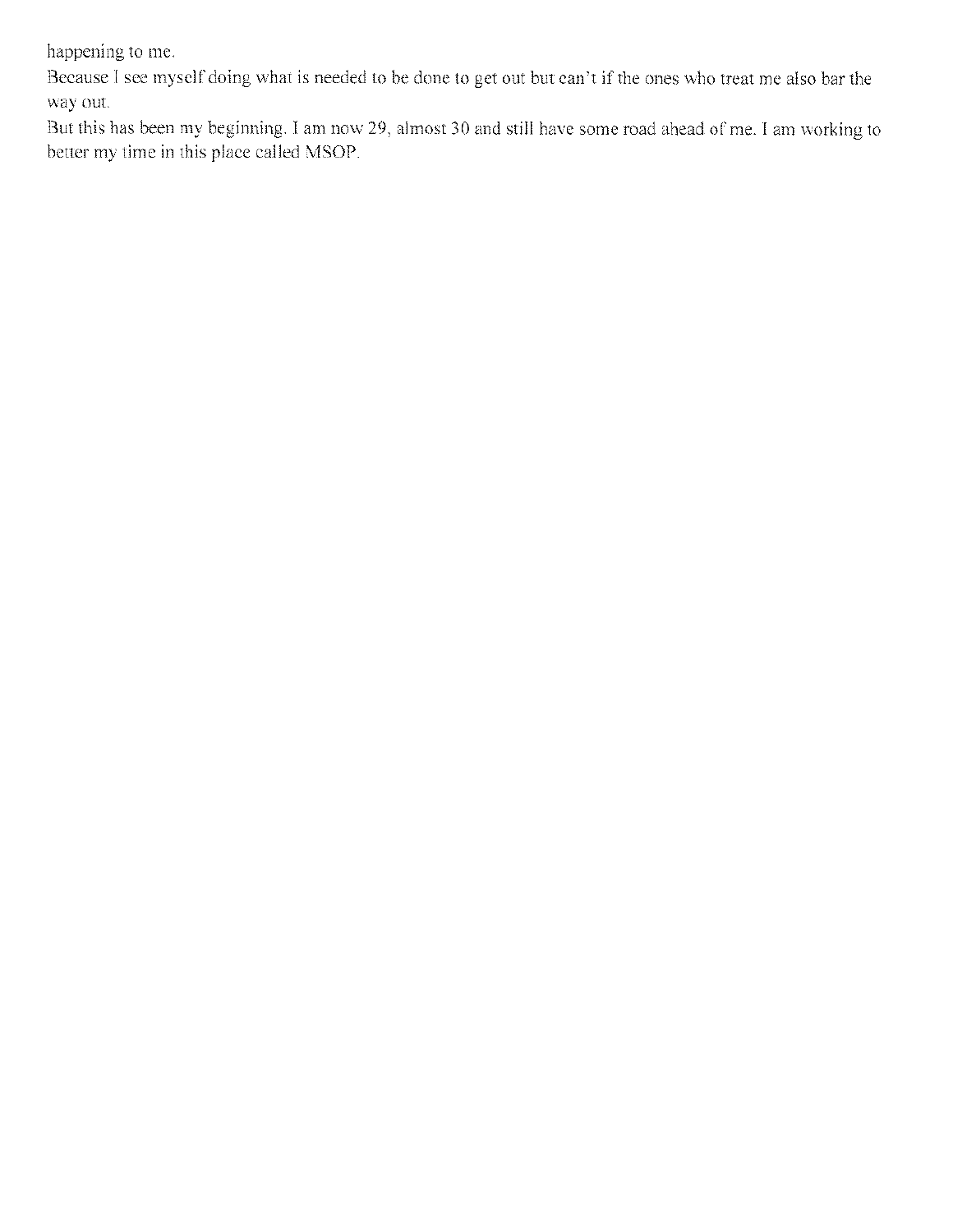# **Drop** Testimony Personal Testimony of "Mark".

Mark was convicted of a sexual crime 35 years ago in 1985. He was out on bond until 1987, when he finally made a plea bargain, and went in for 3 years. While he was in prison. Mark completed a treatment program. The program was not mandatory, and Mark did it voluntarily. In 1990, he was released. Mark did not have to register, and did not have an ECRC level.

Upon his release, Mark opened a construction business in 1991. He met a beautiful woman in 1993, and stayed with her for 20 years. They had two wonderful children who are now both in college. As his kids grew up, he was always involved in their Parent Teacher conferences, medical appointments, and Girl Scout events. Mark even had a Chrysler Town and Country Minivan.

Mark and his family biked in the Black Hills. Hiked at Taylors Falls, and Canoed on the St. Croix River. They went to Wisconsin Dells in the Winter and went to resorts up north in the summer. Mark's family went to the movies every week, and Mark never missed a school event if his kids were involved, lie encouraged his kids to defend themselves by keeping them in Martial Arts long enough for both of them to receive significant accolades in the sport.

Mark was a good Father and never hurt his children.

Both of Marks kids are currently in college and turned out to be self-sufficient, respectable adults.

Mark started to have serious back issues from working construction for so many years. He was on the Pain Program, receiving 180 Oxycodone a month for his pain. Being on such a heavy dose of narcotics, he began to struggle staying alert at the job site and developed an addiction to the medications. In Marks struggle to find other options to ease his pain, he found the new medicinal, marijuana movement to be an fascinating option. As he began to research. he found certain "White Strains" of marijuana are bread to treat significant pain without extreme side effects.

Mark began to grow that strain of Marijuana and soon after opted out of the Pain Program.

During this time, he was renting a. room in the lower level of his house and a search warrant was obtained for that renter. During the search, Mark's plants were discovered.

Mark received 17 months stayed. In this situation, if Mark could maintain the conditions of his probation, he would stay out of prison. However, the probation officer did not allow Mark to work, his construction job because he was required to travel—a necessity unfamiliar to his probation agent. Unhappy with Mark's job, and unwilling to compromise with him. Marks probation was revoked in 2015. However, Mark did not go straight to prison.. Mark was the sole provider for his children and had to make sure they had housing and finished high school before he turned himself in, One week before Mark turned himself in, he was pulled over in. Mark was sent to Washington county jail, Mark assaulted a fellow inmate. The inmate threatened Mark's daughter. The inmate was in jail for sex trafficking minors and said to Mark, "1 saw your daughter in the visiting room. I'm going to find her on Facebook and put her on Back Page." At the time Back Page was known for advertising prostitution. Mark reacted the best way he knew how at the time,

Mark was charged with 2nd degree assault, but plead to a 3rd degree. This gave additional time to Mark's sentence, and altogether Mark had to do 2.5 years in prison.

All through prison, Mark worked and stayed out of trouble. Mark was never written up in prison.

60 day's before his release, Mark had a Hearings and Release Unit meeting. Because of the 1985, Mark was given an FCRC level of 3. Mark was approved to go to Damascus Way in Anoka Minnesota, 2 days before Mark's release from prison, the Anoka county sheriff picked Mark up and took him to jail for a 210 Hold hearing.

In Mid-November. Mark went to civil court. One of the reasons for committing Mark is that they claimed Mark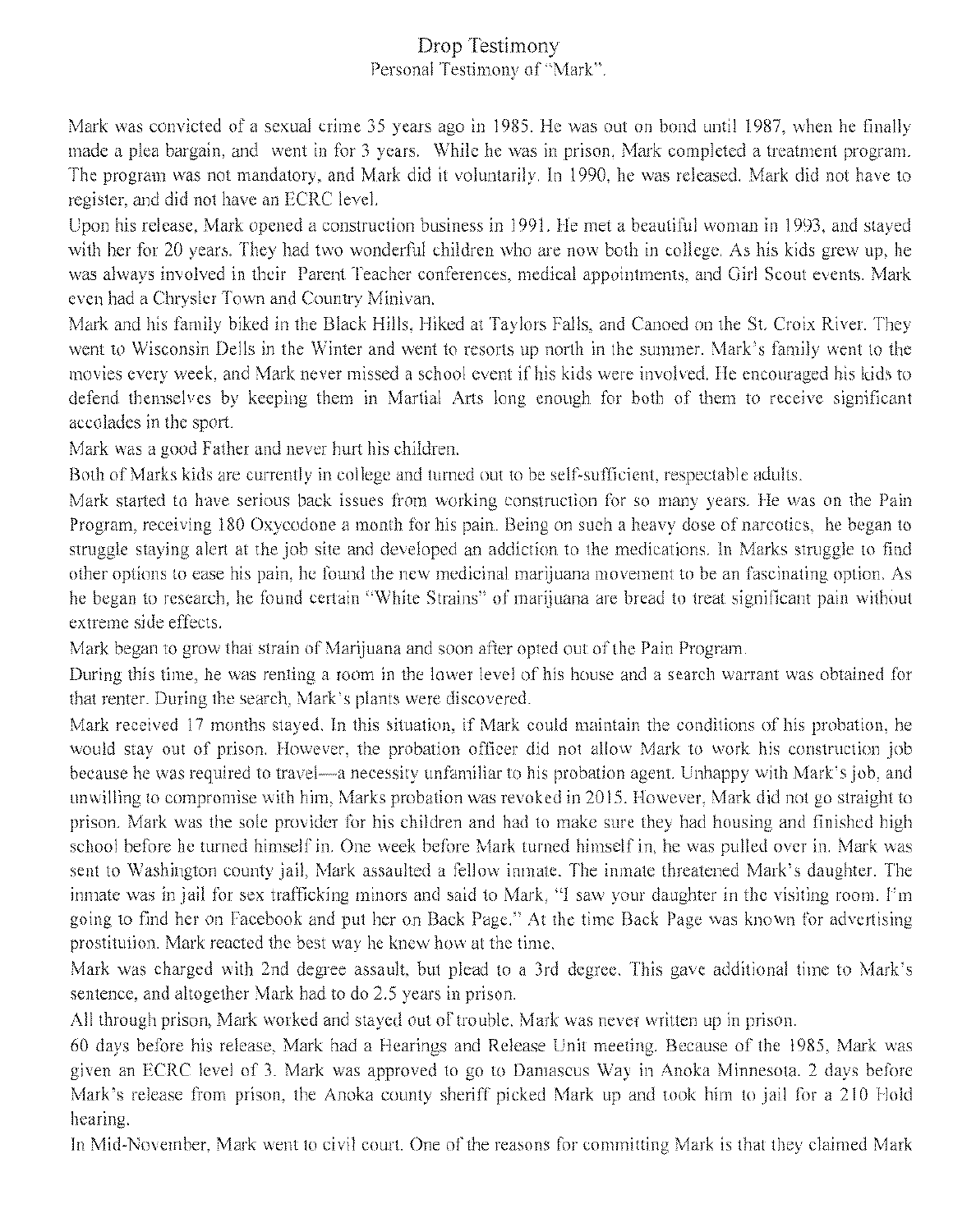never completed a treatment program. However. Stillwater prison did not keep any treatment records from 1989.

*N-lark* has not had any sexual issues for 35 years. Since Mark has been at the Gulag, he has been confused as to how to approach treatment. Generally, he feels anger, betrayed, and frustrated.

Mark has dealt with significant health issues while at the Gulag. He is a type 2 diabetic who has not had his blood sugar checked for three months. For the last two weeks, his blood pressure has averaged 175/1*03.* and that's on the low end. He goes in everyday to have his blood pressure taken and nothing has been done. He asked the nurse why he cannot go to the hospital. She said that it's not up to her. The Registered Nurse looked at his legs and said, "You possibly have heart failure," which is a long reach for a, RN to make. A Nurse Practitioner tried to increase his heart medications—a Beta Blocker—from 100 Mg to 200 Mg without consulting a doctor. Mark has repeatedly asked for a doctor to manage his medication changes because he knows a Beta Blocker will increase his blood sugar levels. Facility staff confiscated Marks' blood testing kit when he arrived at the Gulag. Increasing his Beta Blocker would put Mark in great danger.

If the average person had blood pressure as high as Mark's, they would be rushed to the hospital. He has had blood pressure as high as 185/115, with is emergency levels. The nurse agrees that Mark is close to having a stroke, but she says, "I can't help you without permission. You need to push the panic button in your room in the middle of the night to get to the hospital to get the proper medical attention," It is alarming that the nurse has to give secret tips to the men at the facility so that they can received the medical attention any "normal" person would otherwise receive.

'Make it a practice to keep on the lookout for novel and interesting ideas that others have used successfully. Your idea only has to be original in its adaptation to the problem you are working on." Thomas Alva Edison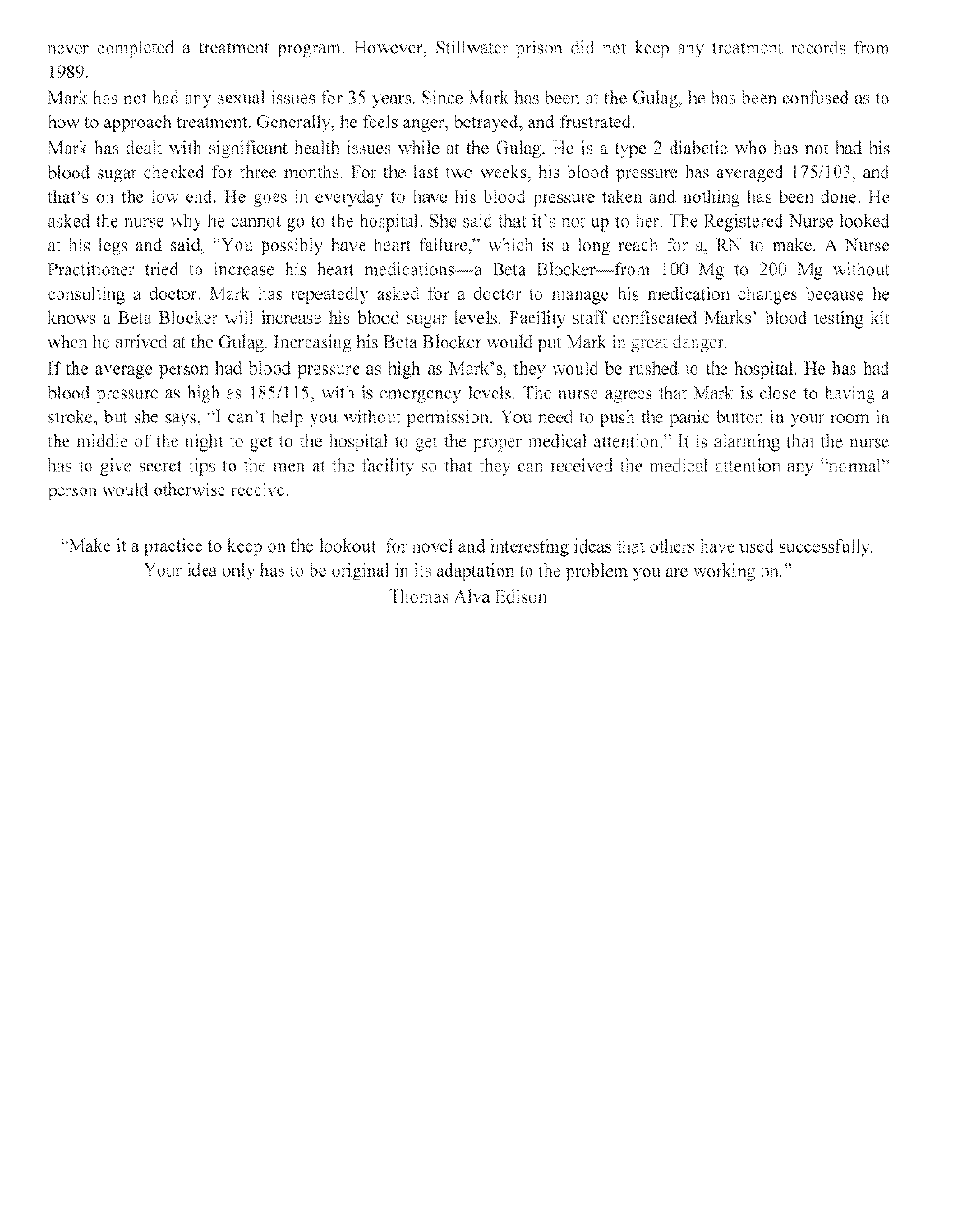# Drop Poetry By Chris Fretham

 $\sim$  Victim Empathy

This was an assignment I did for one of my modules. I do not remember which one. I have struggled with getting in touch with my feelings and so I decided to do this poem solely based on what victims of sexual violence may feel. Not only did it help me get in touch with my feelings I believe it helped me get in touch with the feelings of others.

> Sexualized Terror 0 p p r e s s e d Powerless Scared Empty  $X$ enophobic Used Abused Lost Violated Insecure Offended Lonely L3xploïted N u in b Cautious Exposed

Now, after reading it, it strikes me as very insightful and powerful and I do hope to help be a voice for sexually brutalized people with this small poem.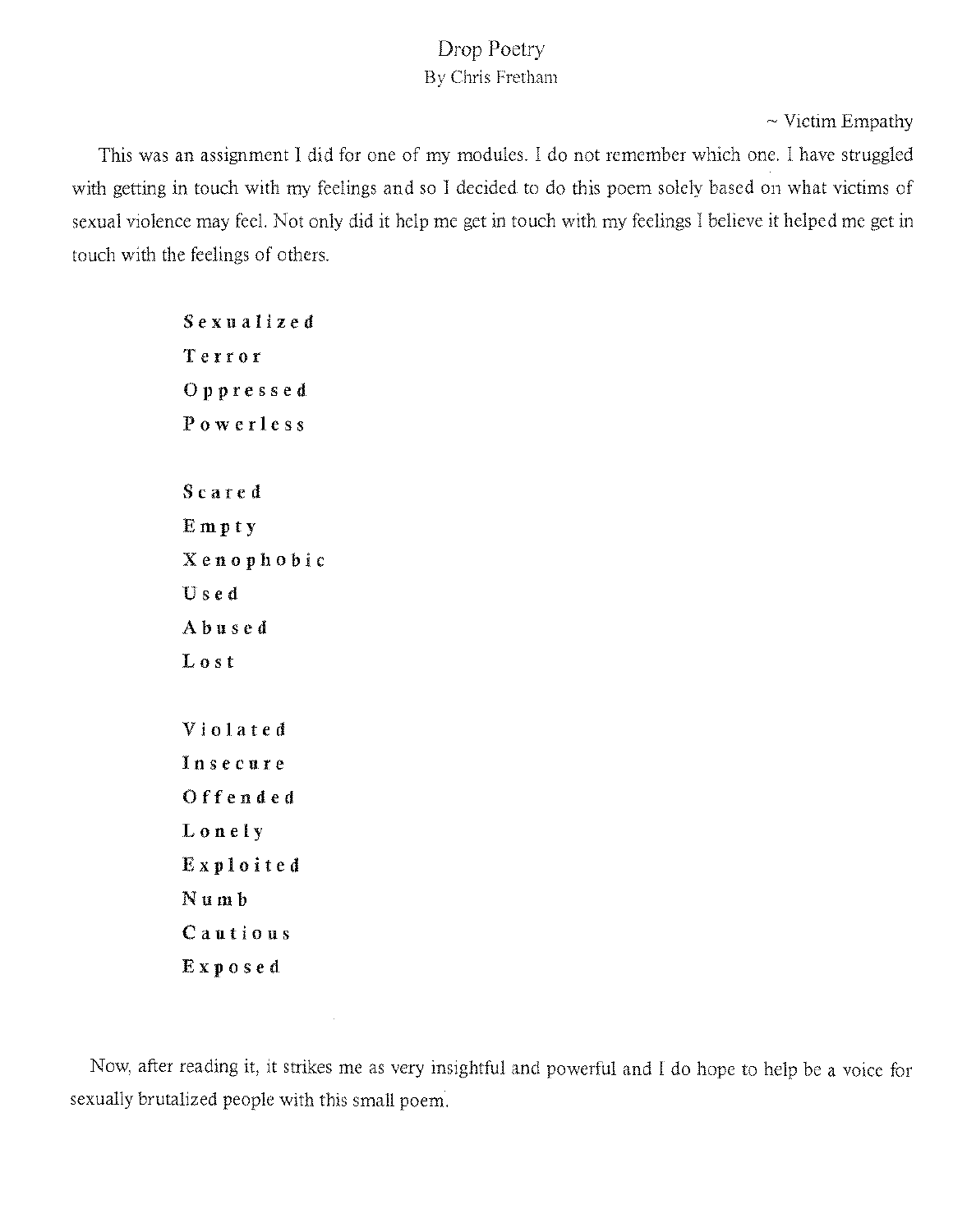## Facts vs. Fear

OCEAN is determined to share the FACTS about the psychological, emotional, and financial cost of preventive detention and dispel the myths of the media, Hollywood and Legislators.

#### FEAR

Pre-crime commitment schemes require careful attention from the courts lest they circumvent the "great safeguards which the law adopts in the punishment of crime and the upholding of justice."  $\frac{1}{1}$ 

#### vs.

## FACT

The Court of Appeals' hands-off approach is insensitive to the warning of Justice Scalia that "incarceration without a criminal charge [is considered] 'an act of despotism' that is 'so gross and notorious . . . as must at once convey the alarm of tyranny.' " $^2$ 

#### FEAR

Mass media prides itself on: "Digging Deeper" to tell the whole story and to uncover the truth.

## vs

## FACT

Beginning in the 1990s, this country developed an intense fear about the dangers posed by sex offenders. The mass media repeatedly reinforced the message that sexual predators posed threats that were both real and prevalent, and that no one and no place was safe. Heather Ellis Cucolo and Michael L. Perlin, *"They're Planting Stories in the Press": The Impact of Media Distortions on Sex Offender Law and Policy,* 3 U. Deny. Crim, L. Rev. 185, 191-200 (2013).

#### FEAR

Justice Kennedy, justifying this conclusion ... wrote that the recidivism rate "of untreated offenders has been estimated to be as high as 80%." The treatment program, he explained. "gives inmates a basis ... to identify the traits that cause such a frightening and high risk of recidivism.<sup> $n<sub>4</sub>$ </sup>

#### vs.

## FACT

The Court's casual approach to the facts of

sex offender re-offense rates is far more frightening than the rates themselves, and it's high time for correction,

#### FEAR

The Minnesota Gulag exists to: "...promote public safety by providing comprehensive treatment and reintegration opportunities for civilly committed sexual abusers."

#### vs.

## FACT

I dissent from the majority's conclusion that the district court was right in sending appellant to be "warehoused" in a confined institution, likely for the rest of his life, unless the Minnesota Legislature does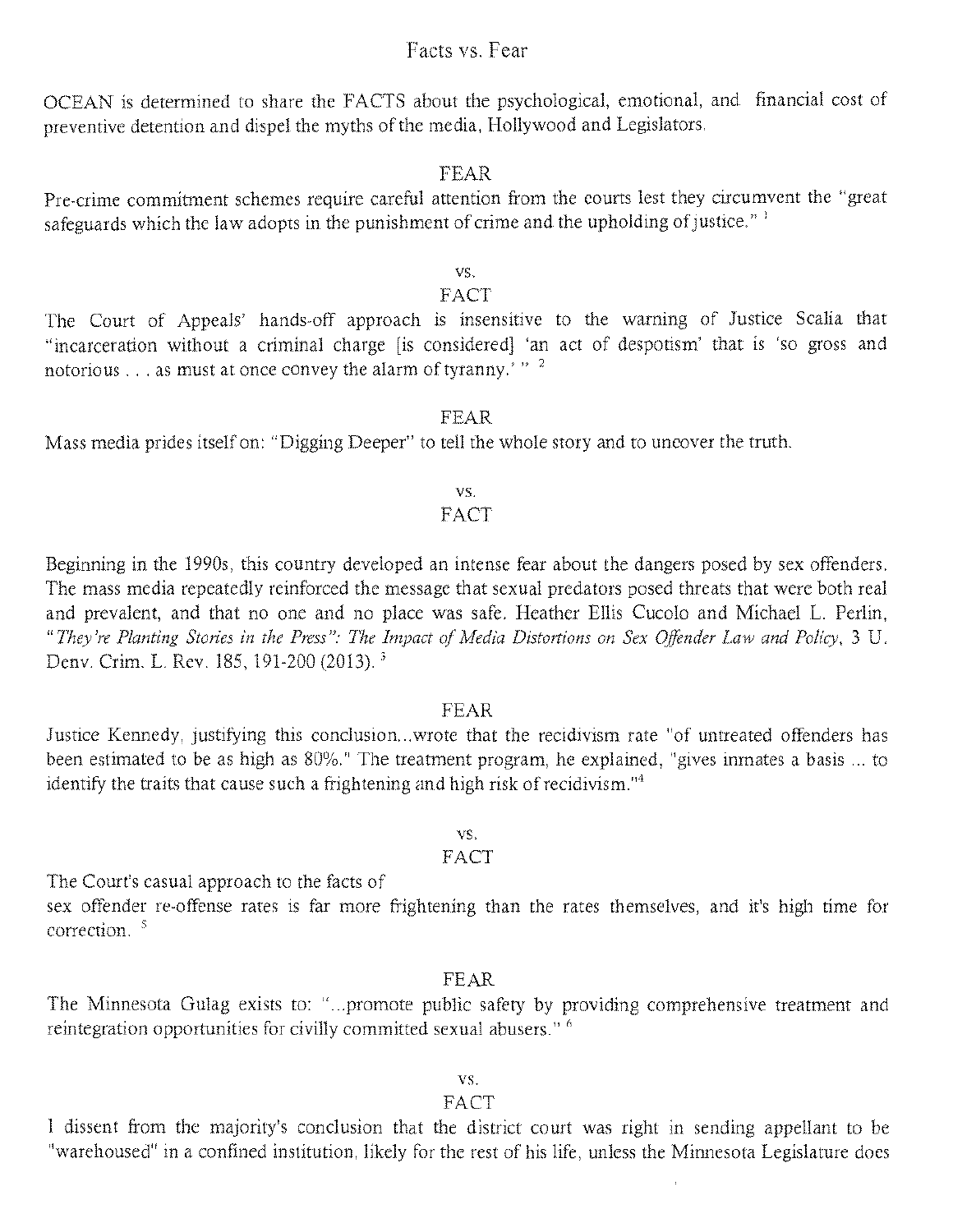something (which they talked about-but did nothing). During the 2013 legislative session, the Minnesota Legislature had an opportunity to implement recommendations of a Sex Offender Civil Commitment Advisory Task Force, but the bill did not pass the full House. *Karsjens v, Jesson*, F. Supp. 2d <sub>b</sub>, 6 F. Supp, 3d 916, 2014 U.S. Dist. LEXIS 20911, 2014 WL 667971, at \*2 n, 10 (D. Minn. 2014). And the governor directed the Commissioner of the Department of Human Services to oppose future petitions for provisional discharge and suspend any transfers. *Id.'* 

# FOOTNOTES

- I. "Brief of Law Professors As Amici Curiae in Support of Petition For Writ of Certiorari." at 4
- 2. Id. at 4,5
- 3. Amicus Brief for Criminology Scholars and The Fair Punishment Project, at 8
- 4. "Frightening and High": The Supreme Court's Crucial Mistake About Sex Crime Statistics Ira Mark Ellman\*, Tara Ellman\*\*, at 495
- 5. Id. at 508
- 6, Minnesota Sex Offender Program Treatment Theory Manual
- 7, Court of Appeals Judge Edward Randall dissenting in Eric Eischens case in June 2014